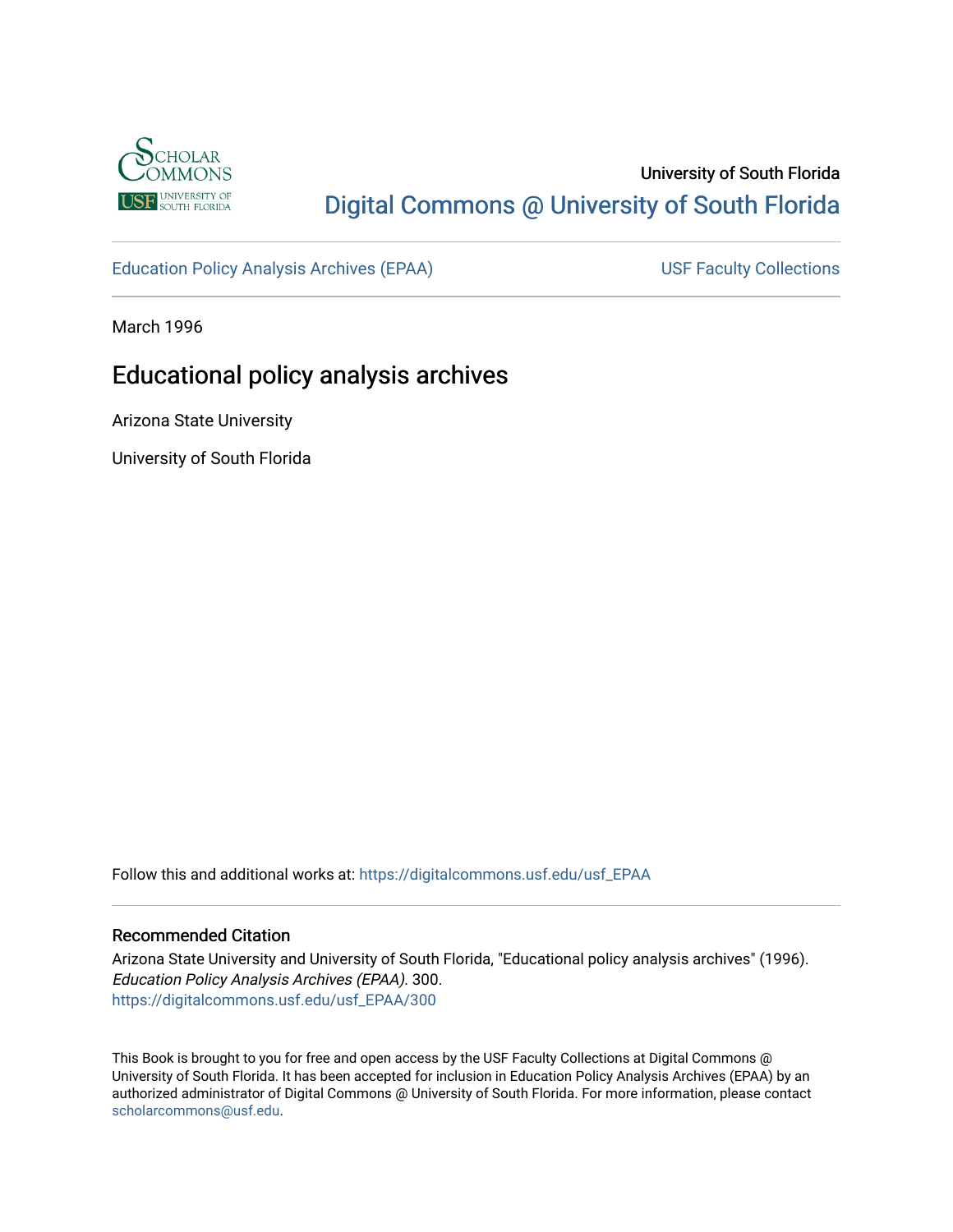# **Education Policy Analysis Archives**

**Volume 4 Number 4 March 15, 1996 ISSN 1068-2341**

A peer-reviewed scholarly electronic journal.

Editor: Gene V Glass,Glass@ASU.EDU. College of Education, Arizona State University,Tempe AZ 85287-2411

Copyright 1996, the EDUCATION POLICY ANALYSIS ARCHIVES.Permission is hereby granted to copy any article provided that EDU POLICY ANALYSIS ARCHIVES is credited and copies are not sold.

## **Standard Errors in Educational Assessment: A Policy Analysis Perspective**

## **Greg Camilli Rutgers University**

*camilli@zodiac.rutgers.edu*

**Abstract:** In many educational settings, educational gains are measured and evaluated rather than absolute levels of achievement. Gains might be estimated for individual students,teachers, schools, districts, and so forth. In some educational programs, schools are required to make "statistically significant" progress over the course of one school year. This would typically require and estimate of the standard error (SE for short) of the gain, which is a number representing the precision of the gain similar to the "margin of error" in polls. Because SEs can be used to define educational targets, it is important to understand precisely what a standard error is -- and this requires going beyond the simple textbook definition. Statistical methods are tools for understanding social processes, but there is no necessary connection between a statistical method and an empirical outcome. A policy analyst must ask how closely features of the statistical theory correspond to aspects of the measured outcomes for a given purpose. For example, how much does it matter if the assumption of random sampling is violated in certain ways? Can one assume that the children or educators at a particular school during a given year constitute a random sample of some population that is perhaps spread across time, space, as well as cultural and institutional dimensions?

#### **INTRODUCTION**

In many educational settings, educational attainment is measured and evaluated. The units on which these measurments are taken might be students, but also teachers or school districts. The TVAAS program (Tennessee Value-Added Assessment System) is a statewide assessment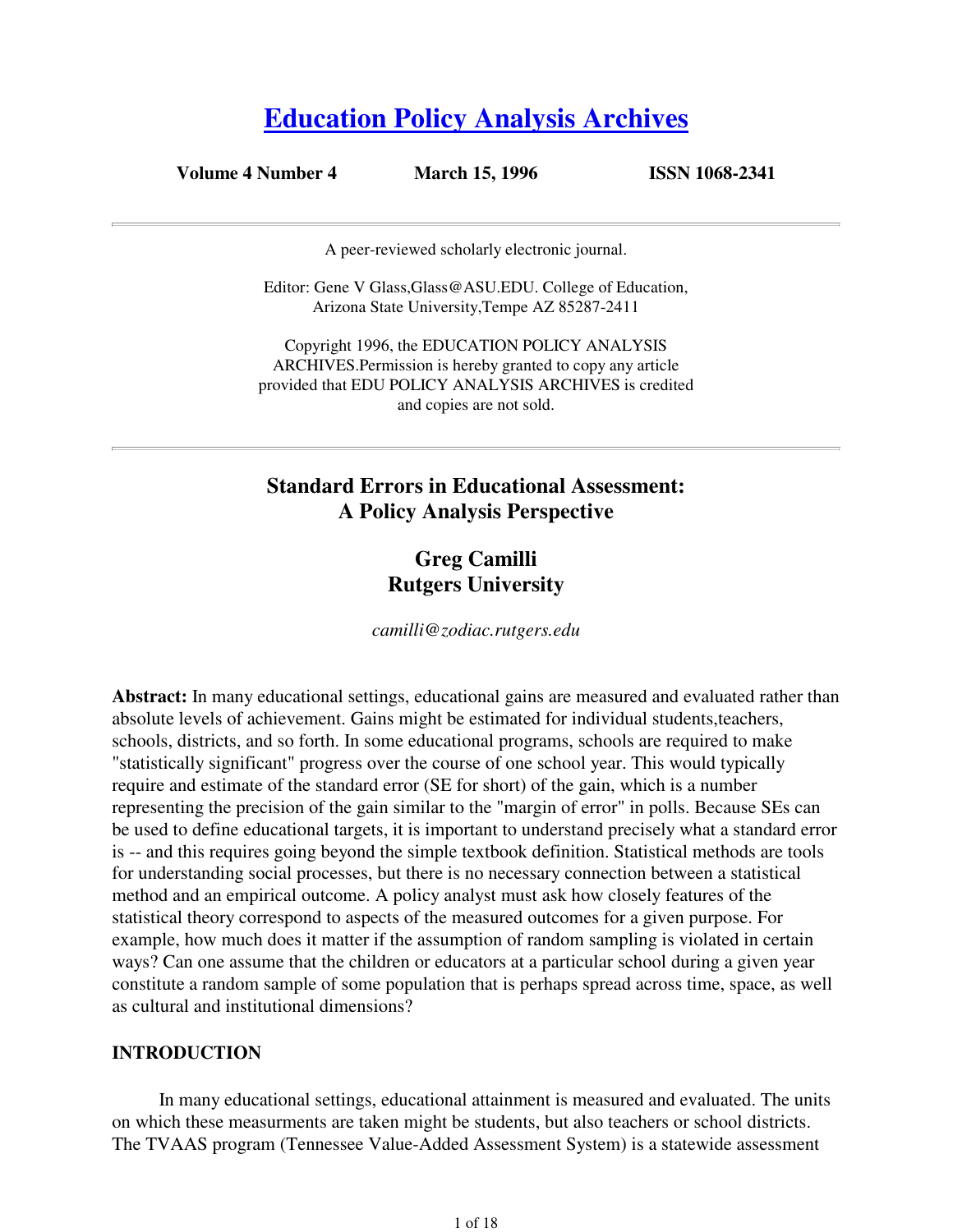program that incorporates features such as these. Specifically, it is a "gain-oriented" statistical tool for collecting and analyzing student achievement test score data; that is, gains are the focus rather than absolute levels of achievement. The information provided by the statistical model is used in the evaluation of teachers, schools, districts, and the like.

It is not the purpose of this document to evaluate the TVAAS program itself. However, during discussion of this program on EDPOLYAN (Educational Policy Analysis Forum -- an electronic forum in which discussion is conducted on the Internet), the issue of standard errors (or SEs) arose (SEs are computed with the TVAA multi-level model). In particular, some schools are required to make "statistically significant" progress which entails a 1.5 to 2.0 SE gain over the course of one school year. Because SEs are used to define educational targets, it is important to understand precisely what a standard error is -- and this requires going beyond the simple textbook definition.

In most introductory statistics courses, the terms "population," "random sample," and "sampling distribution" are taught. No two samples give the same result, e.g., the average height of a sample will always differ to a greater or lesser extent across random samples. This is why polls always append the "margin of error" to reported percentages. For example, the polls report that 51% of respondents would have voted for Bill Clinton with a margin of error of plus or minus 3%. (The margin of error is the product of two components: the standard error (SE), and the critical value (CV). The former represents how much a result may vary from sample to sample while the latter is used in conjunction with the former to place a band of confidence around the obtained result. For the given example,  $3\% = SE^*CV$ ; and the band of confidence extends from 51%- 3% (48%) to 51%+3% (54%). It is common to interpret the latter by saying that even though there might be variation from sample to sample, 95 out of 100 samples would give a result between 48% and 54%.]

Why should the standard error (SE) serve as a standard against which gains are evaluated? This question must be answered at both a technical and policy level:

Technical. If there were 10 people in a room and you wanted to know their average income, you could ask all 10 people and calculate the mean. But now suppose that a town has 500,000 people in it. Obviously the same strategy is not going to work. Rather, you must economize by sampling a representative cross-section and calculate the mean of this group. This method doesn't guarantee an accurate result all the time, but it does well most of the time -- especially with larger samples. Thus, a sample result is not an exact answer to one's overriding question. From a statistical point of view, numbers are fuzzy rather than precise creatures; and a statistician's concern is to keep the amount of fuzziness to a minimum.

By metaphor, an exact number is a pin prick (or puncture) whereas a fuzzy number is a bruise. Two pin pricks would be easy to discriminate visually, but if two bruises were large and overlapping, they might be difficult to distinguish. Now imagine the radius of a bruise as the standard error: as the radius decreases, it becomes clear as to whether there is one bruise or whether there are two. And as the radius decreases to near zero, the bruise becomes a pin prick. In short, the standard error is the statistician's criterion for the separability of two numbers, and two numbers are conventionally thought of as separable if they are at least 1.5 or 2 SEs apart. This is equivalent to requiring that the confidence bands around two numbers not overlap.

Policy. Statistical methods are tools for understanding social processes. There is no necessary connection between a statistical process and an empirical outcome,so policy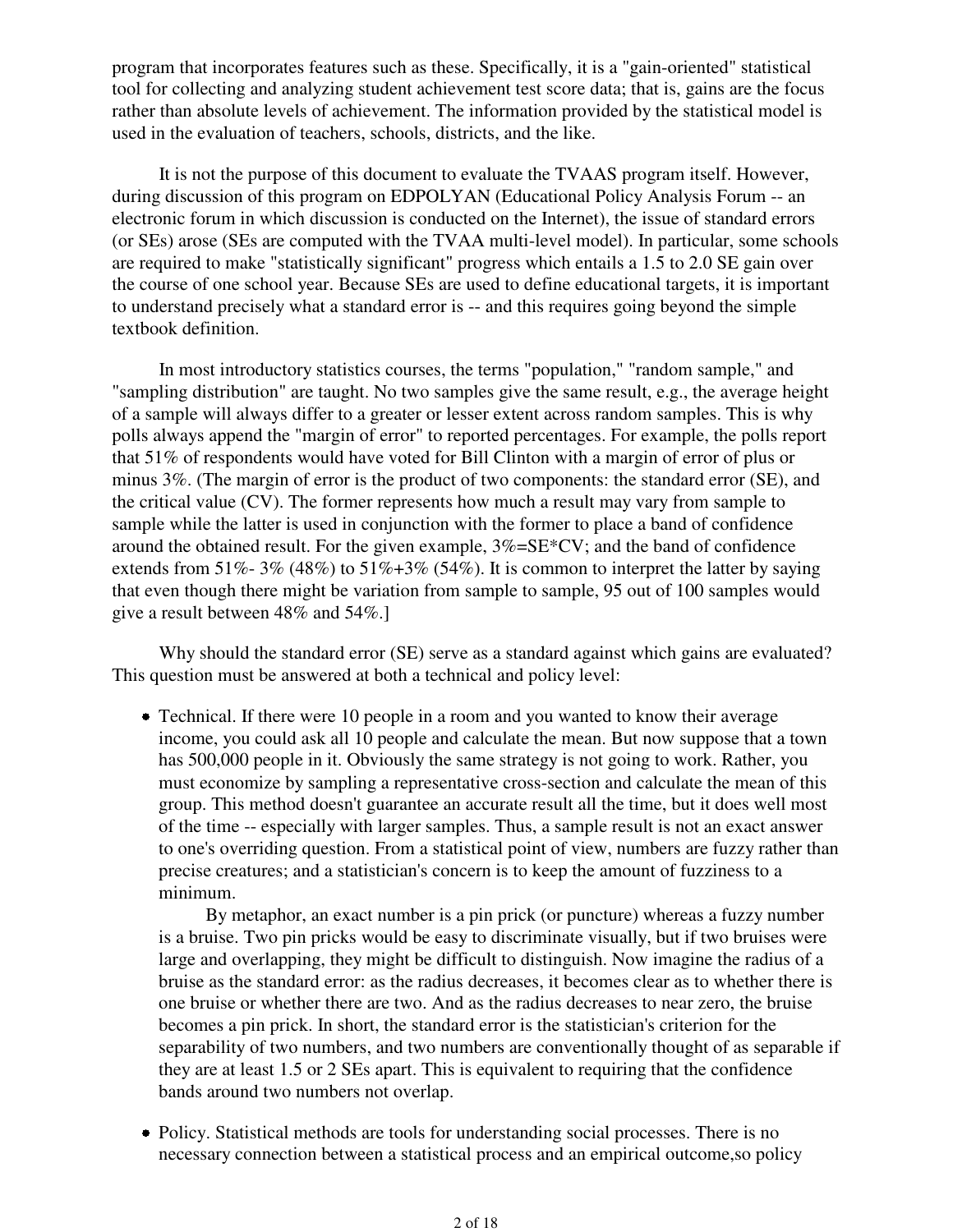analysts must ask how closely features of the statistical theory correspond to aspects of the measured outcomes of an educational program. An important part of this analysis concerns how well sentences typical of the statistical theory support actions based on the separability criterion of 1.5 or 2.0 or some others numbers of SEs.

For example, a typical sentence of classical statistical inference might read "A random samples is taken from a population." To which the analyst might respond "What is the population?" Furthermore, if the population can't be defined, one might conclude that it is not possible to determine whether the sample was indeed random. Thus, the language of the statistical theory might not satisfactorily explain the SE criterion, in which case more analysis is necessary to arive at a pragmatic understanding.

These issues are explored in the following discussion among members of EDPOLYAN. The discussants are in alphabetical order Greg Camilli, Sherman Dorn, Gene Glass, Harvey Goldstein, Bill Hunter and Leslie McLean. Passages have been edited to focus on the issue of standard errors. The original postings contained more ancillary issues as well as parenthetical comments. However, the participants have reviewed the following text for accuracy and completeness. In addition, further summary comments were provided by Harvey and these are given at the end of the discussion section. Original messages were posted in late December, 1994, through January, 1995.

#### **EDPOLYAN DISCUSSION**

*Goldstein*: I have come in on what I gather is the tail-end of a discussion of missing data in the analysis of TVAAS system data to produce estimates of school effects. Apologies therefore if the issue has been discussed already, and also because I'm from a different educational system but one where we have had quite a lot of debate about value added analysis using longitudinal data. ... in the UK the value added debate has been looking at problems with the sampling errors (standard errors) of value added gain scores...it turns out that these are typically so large that you cannot make any statistically significant comparisons between most of your schools...only those at opposite extremes of a ranking. Is this also the case in Tenessee? If so what do you do about it when reporting?

*Camilli*: I've been wondering what the standard errors mean. Usually, I have in mind that a sample is drawn from a population, and an effect (say gain score) is estimated from the sample data. The standard error then conveys how precise this estimate is (much like the "margin of error" that pollsters use). For TVAAS, what are the sample and population?

*McLean*: The purpose of this post is to focus on two aspects of the TVAAS that I feel have received too little attention: validity and standard errors. This is not to say that the political nature of any evaluation is not important or to take anything away from the discussion of formative vs. summative evaluation.

Harvey Goldstein stated on Dec. 19, 1994, "..it turns out that these [standard errors] are typically so large that you cannot make any statistically significant comparisons between most of your schools...only those at opposite extremes of a ranking. Is this also the case in Tennessee? If so, what do you do about it when reporting?"

Below are listed the mean gains for math with their standard errors for schools within one of the larger school systems in Tennessee. These means are three year averages and were calculated from the TVAAS mixed model process. This should give an idea of the sensitivity of the process.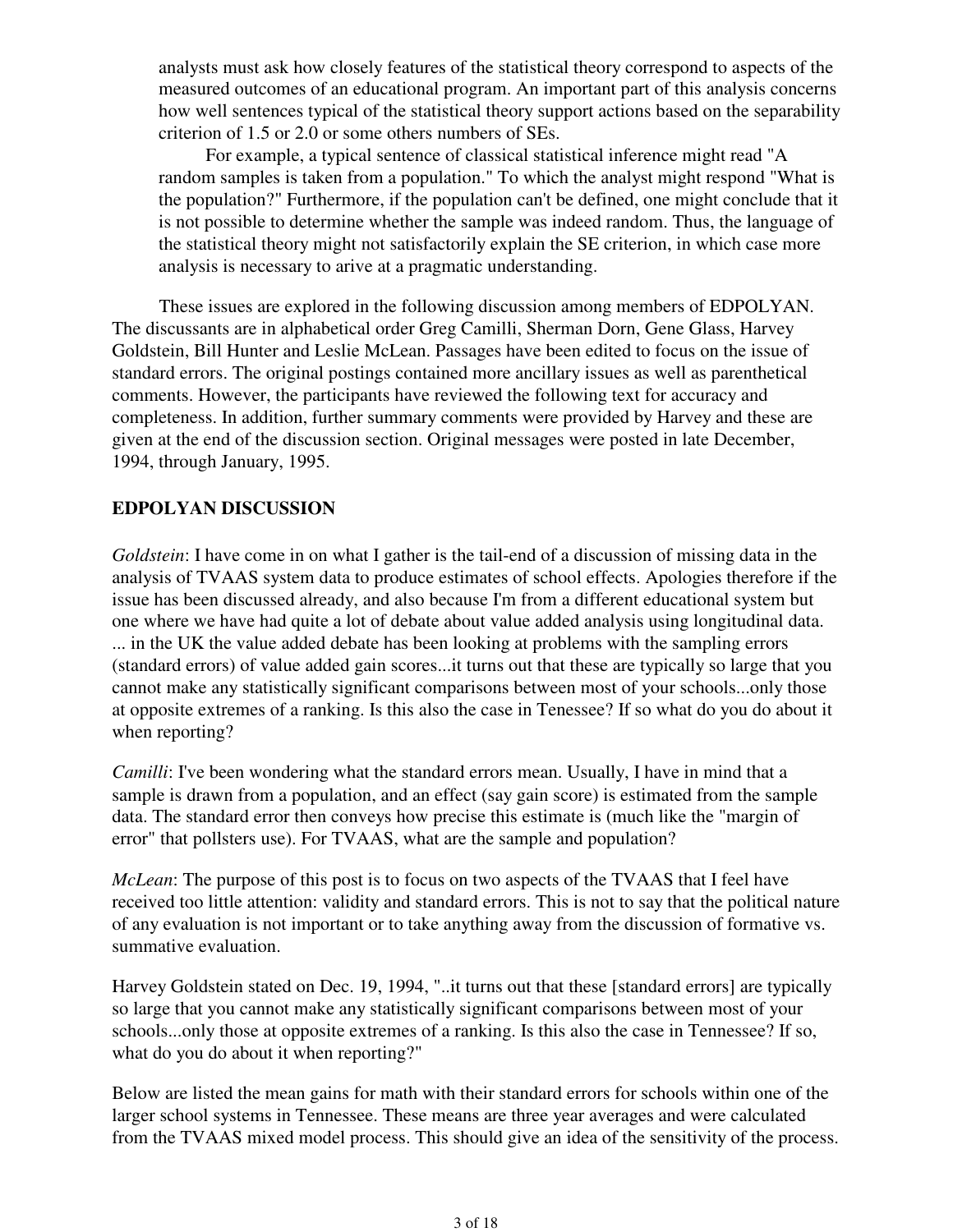| TYPE OF SCHOOL | <b>GRADE</b>   | RANK           | GAIN | MEAN<br>STD.ERR. |
|----------------|----------------|----------------|------|------------------|
| INTERMEDIATE   |                |                |      |                  |
|                | 3              | $\mathbf{1}$   | 71.6 | 4.9              |
|                | 3              | $\overline{2}$ | 71.2 | 3.7              |
|                | $\overline{3}$ | 3              | 67.0 | 2.6              |
| MIDDLE         |                |                |      |                  |
|                | 6              | $\mathbf{1}$   | 22.6 | 1.0              |
|                | 6              | 2              | 20.1 | 0.8              |
|                | 6              | 3              | 15.6 | 1.0              |
|                | 6              | $\overline{4}$ | 13.9 | 1.0              |
|                | 6              | 5              | 13.1 | 1.2              |
|                | 6              | 6              | 12.5 | 1.0              |
|                | 6              | 7              | 11.1 | 0.9              |
|                | 6              | 8              | 9.8  | 1.1              |
|                | 6              | 9              | 9.3  | 1.3              |
|                | 6              | 10             | 8.4  | 0.9              |
|                |                |                |      |                  |
|                | 8              | 12             | 13.5 | 6.6              |
|                | 8              | 13             | 13.2 | 1.7              |
|                | 8              | 14             | 11.0 | 0.9              |
|                |                |                |      |                  |

The problem for those of us who have calculated, pondered and puzzled over such results as these, in national and international assessments, is that the reported standard errors are unbelievable (impossibly small). We can't say they are wrong, of course, because we lack the details of the calculations, but Harvey Goldstein has analyzed at least as much data and written several books and taken the lead in multilevel modeling (sometimes called, by others, hierarchical linear modeling), and his informed and experienced "opinion" is not to be taken lightly. The standard errors remind me of those Richard Wolfe found faulty in the first International Assessment of Educational Progress--the fault being that the estimates of error failed to include all the components reasonable people agree should be included. Moreover, the Std. Errors above are clearly proportionate to the mean scores, not a desirable outcome. There must be at least one error (three lines from the bottom of those displayed above). I, too, will leave to later a comment on the statement below from TVAAS, except to say that whatever it is they do is not "certainly sufficient":

*Camilli*: I thought that some of you might want to take a look at some statistics regarding the metric of the scores that TVAAS uses. Below, I've given the mean, median and standard deviation of the IRT metric for fall reading comprehension as reported in the CTBS/4 Technical Bulletin 1 (1989).(I hope this isn't too far out of date.)

| Grade | mean | median | STD  |
|-------|------|--------|------|
| 1     | 473  | 481    | 84.3 |
| 2     | 593  | 606    | 81.1 |
| 3     | 652  | 657    | 59.6 |
| 4     | 685  | 694    | 53.6 |
| 5     | 707  | 714    | 48.6 |
| 6     | 725  | 730    | 43.8 |
| 7     | 733  | 738    | 43.6 |
| 8     | 745  | 750    | 43.1 |
| 9     | 760  | 764    | 38.6 |
| 10    | 770  | 774    | 39.6 |
| 11    | 776  | 780    | 38.2 |
| 12    | 780  | 782    | 38.0 |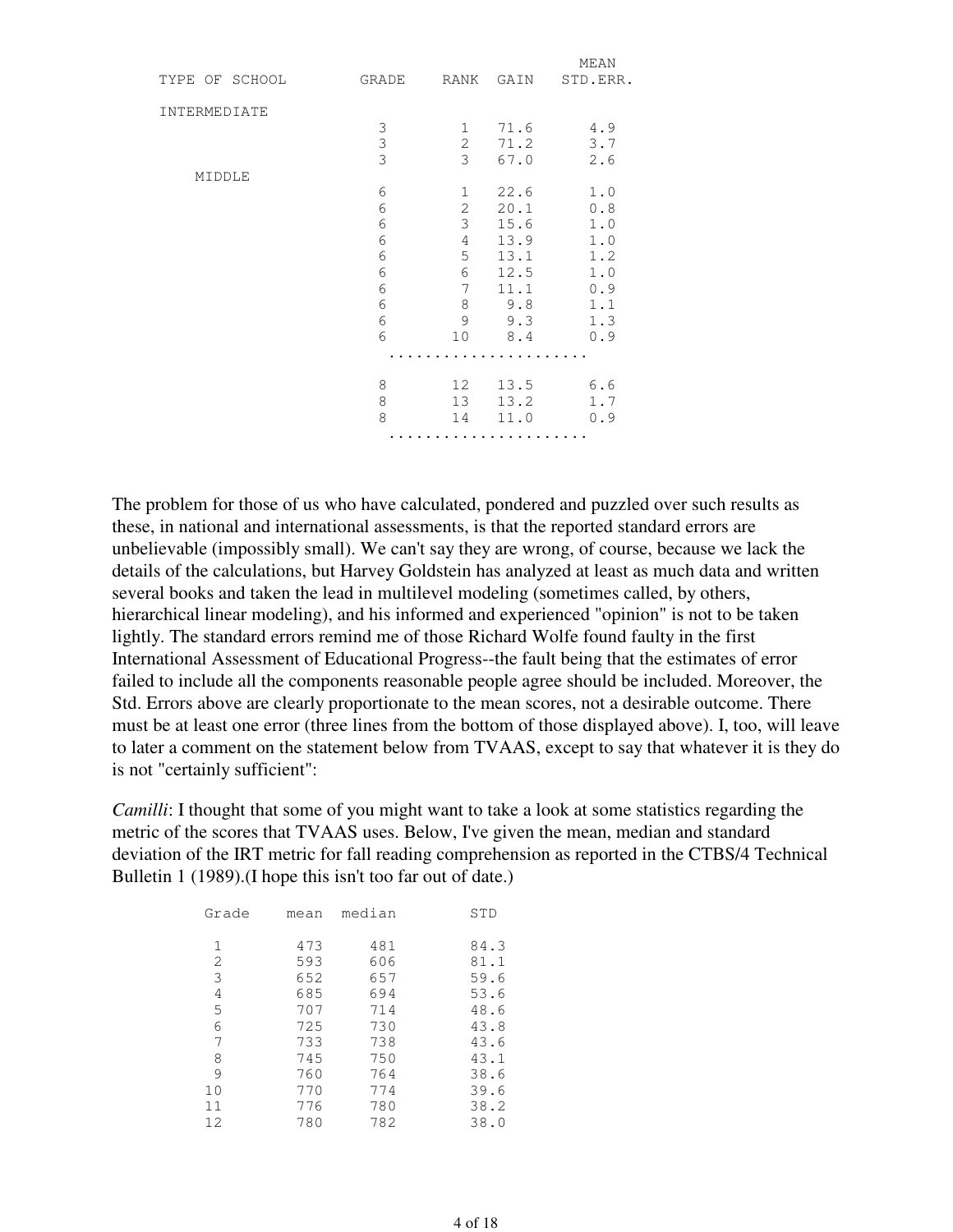If you plot these data by grade, some interesting possibilities emerge. For example, one wonders why students below average gain as much as students above average. The explanation I see is that there is much less room for growth at higher grade levels, but this is a function of the scoring metric. A transformation of scale might lead to different results.

*Goldstein*: I see that Les McLean and one or two others have taken up my query about how well schools can be separated taking the estimated standard errors into account. I don't yet know how the standard errors have been calculated, but based upon a table Sandra Horn xxx sent me, I would say that the results (e.g. for grade 3 based upon a 3 year average in one of the larger school systems, are in line with our own results. What you do (roughly) is multiply each standard error by about 1.5, use this to place and interval (i.e. +-1.5 s.e.'s) about each gain estimate and judge whether two schools are significantly different at the 5% level by whether or not the intervals overlap. Most intervals do! BUT if you average over 3 years then you get smaller standard errors so fewer do.

*McLean*: My observation that the gains were proportional to the standard errors does NOT seem to be true--within grades. If you lump all grades together, the correlation is over 0.5, but within grades (the correct plot, IMHO) it is essentially zero. Grade six shows a substantial NEGATIVE correlation, but there are only 12 observations.

What are these standard errors anyway? In a separate post to me, Greg Camilli points out that if all students are tested, then the "sampling error" has to be zero. What we need to make sense of this is, as I have said already, a technical report. How are they (TVAAS) modelling the error in their multilevel models? What explanatory variables do they use? Do they include covariance terms? Is the "standard error" an estimate of measurement error? Just how much data are missing?

*Goldstein*: Re Les Mclean's message about standard errors. He quotes Camilli as stating that the standard errors given are 'sampling errors' and that if all students are tested then these are zero. I am confused! The usual standard errors quoted in this context are those relating to the accuracy of the estimated school effects where there is a conceptually infinite population of students of whom those measured (whether they are all those in the school at a particular time or not) are a random sample. If they are not this, then what are they?

*Hunter*: [In response to Goldstein's last question] I cannot say what they are precisely, but I am quite confident that those in any particular school at any particular time are NOT a random sample.

*Camilli*: Harvey Goldstein is wondering what I mean about standard errors. TVAAS probably doesn't test random samples of students, or samples at all, given what I know about the program. Given that it's not a random sample, one could always imagine that this were the case anyway (a counterfactual): imagination is required by all theories of statistical inference. However, without some sensible restrictions any set of numbers whatsoever can become a "random sample from a population." And once the "population" is in place, it can be of any size at least as great as the "sample." Now if it is imagined as infinite, then we can go on to imagine our "sample" as one realization of an infinite possible samples. Thus, we arrive at an estimate of "sampling error" called the "standard error."

Here's a fictitious dialogue between an Educator and a Statistician regarding this point:

E: What is this standard error associated with a gain score?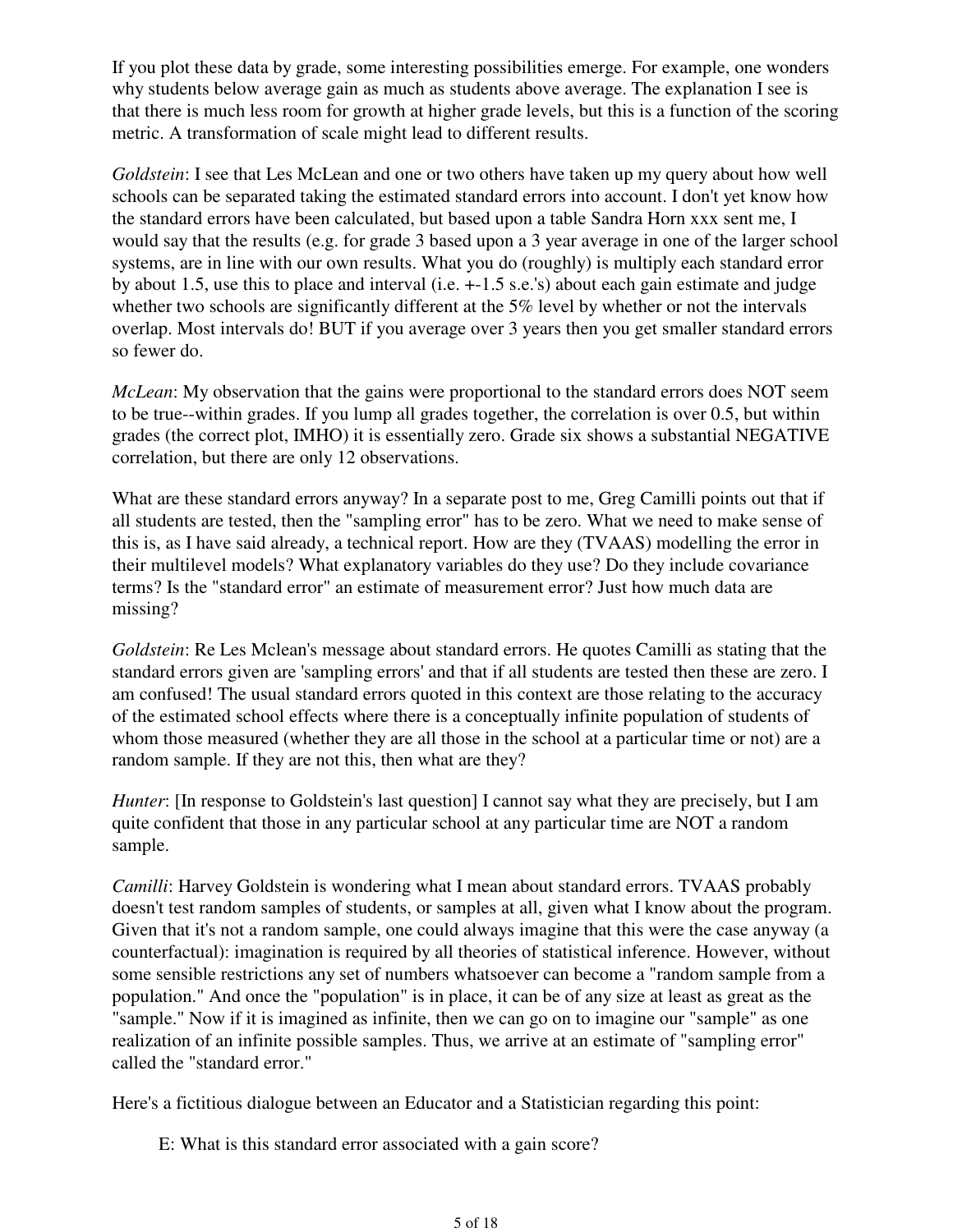S: It's like this. Suppose you have a conceptually infinite population of 8th graders, and from this population you took an infinite number of random samples and computed the gain for each sample. You'd want these to all give about the same result; it's like witnesses at a trial corroborating a claim made by the defendant. Small standard errors are analogous to a high degree of corroboration; while high SE's indicate a lot of uncertainty.

E: What if the tested group isn't a sample?

S: Then you just imagine it's a sample.

E: OK, I'll imagine it's a sample, but what's the population?

S: Just imagine that the population is pretty much like the sample.

E: So if I get a small SE, then I can be confident in the gain score because most of the samples from the population will have similar gains, because the population is pretty much like my sample?

S: Basically.

E: What if the standard error is large? Does this mean that I shouldn't be confident because most of the sample in the population that is similar to my sample will give substantially different estimates of gain?

S: Well, you've got the basic idea.

E: Okay, but just one more question. If the SE is large, doesn't it mean that the population isn't similar to my sample? If so, how can I imagine an infinite number of samples from that population?

S: Look, SE's are really theoretical quantities. They're things that are defined by equations -- and the equations can be explained in different ways. Population/sample is the easiest way, but don't get bogged down. Most statisticians agree that they are useful and that small ones are better than large ones.

E: OK, but just one more question. How small do they have to be to be good?

S: That depends on your question. Suppose you want to test whether one teacher's gain is larger than another's. If the difference is one the order of 1.5 or 2.0 SEs, then you can have confidence in it.

E: Why should I have confidence?

S: Because the difference is large relative to the sampling error ... er, I mean, standard error.

E: I see. Well, I have to go now. By the way, could you write something up that I could give to parents that explains this? Thanks.

*Goldstein*: Well, I enjoyed Greg Camilli's imaginary conversation, but of course the reality is that standard errors are not things statisticians invented to make life difficult. Most non-statisticians have little difficulty in understanding that if you only have a measurement on 1 student there ain't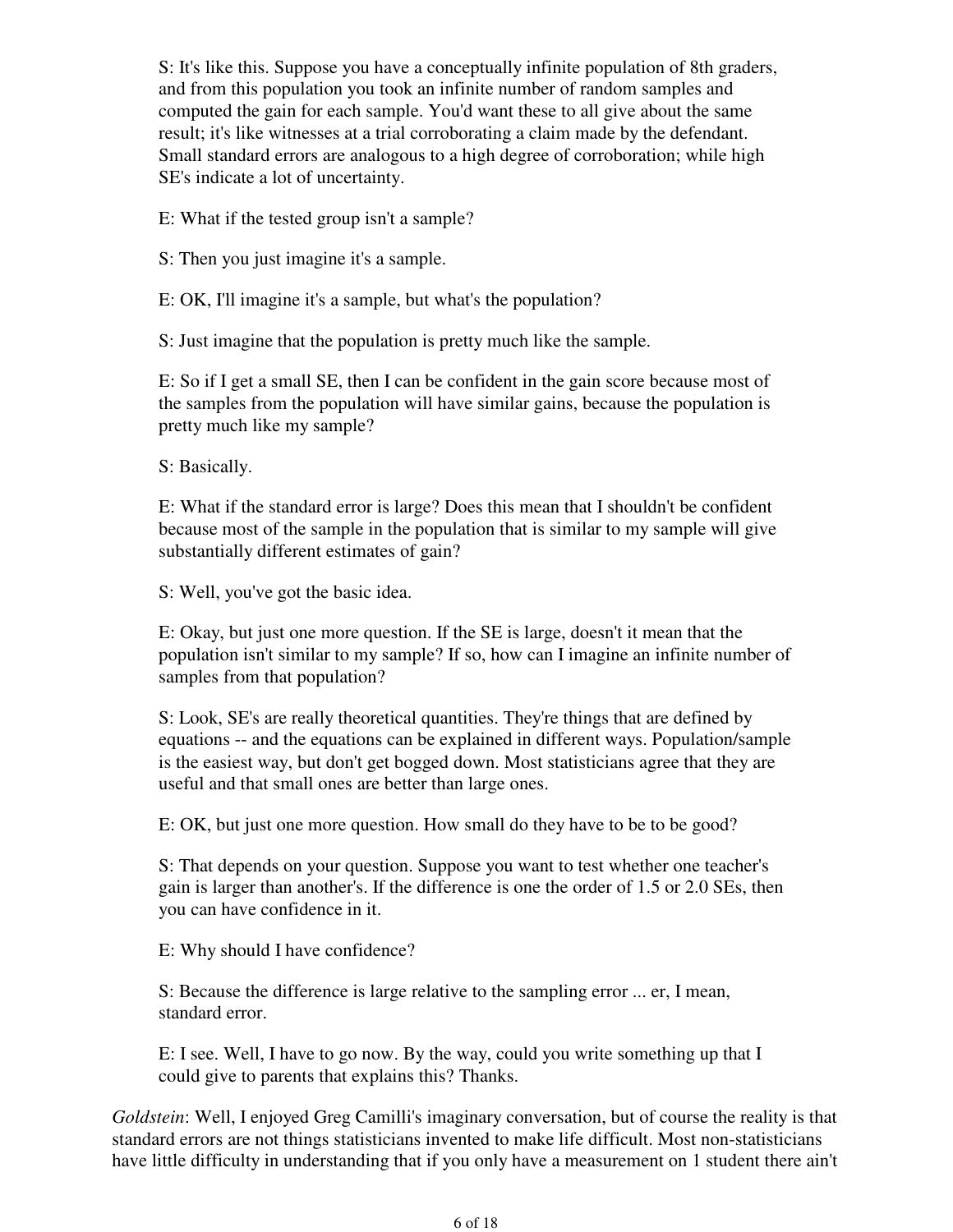much to be said about the rest. The bigger the sample the more confident you become that what you have observed is a good guide to what you would get on repeated samples with also suitably large numbers...assuming of course that you adopted a sensible randomly based sampling strategy.

Now we come to the philosophical bit. Social statisticians are pretty much forced to adopt the notion of a 'superpopulation' when attempting to generalise the results of an analysis. If you want to be strict about things then the relationship you discovered between parental education and student achievement back in 1992 from a sample of 50 elementary schools in Florida can only give you information about the physically real population of Florida schools in 1992. Usually we are not interested just in such history, but in rather more general statements that pertain to schools now and in the future...we may be wrong of course and that is why we strive to replicate over time and place etc. BUT the point is that, getting back to value added estimates for a school, if we want to make a general statement about an institution we do have to make some kind of superpopulation assumption....what we happen to observe for the students we have studied is a reflection of what the school has done, and would have done, for a bunch of students, given their measured characteristics such as initial achievement. The more students we measure the more accurate we can be and that's why we need an estimate of uncertainty (standard error).

*Glass*: Greg answered with a hypothetical conversation between an educator and a statistician. I think Greg exposed some key problems with this notion of standard errors, and it is no more a problem with TVAAS than it is a problem with most applications of inferential statistics in education.

Harvey asks, in effect, what is wrong with regarding standard errors as being measures of the accuracy of samples as representations of "conceptually infinite populations" from which the samples might "conceivably have been drawn at random."

After more than thirty years of calculating, deriving, explaining and publishing "standard errors" and their ilk, I have come to the conclusion that I don't know what they mean and I doubt seriously that they mean anything like what they are protrayed as meaning.

Consider this: if the population to which inference is made is one that is conceptually like the sample, then the population is just the sample writ large and the "standard error" is much larger than it ought to be. If you show me 25 adolescent largely Anglo-Saxon boys who love sports and ask me the population from which they could conceivably have been sampled, I'll conceive of an "infinite" population of such boys. If no population has actually been sampled and all I know about the situation before me is the sample, then I will conceive of a population like the sample. This is surely the very opposite of inference and standard errors are surely beside the point.

Consider something even more troubling: I present you with a sample- - Florida, Alabama, Tennessee, South Carolina. N=4. I calculate the state high school graduation rates, average them and calculate a standard error. What is the population? States in the Southern U.S.? Fine; that's certainly conceivable, even if not "infinite." But suppose that someone else conceives of "States in the U.S." Well, that's conceivable too. But it is surely ridiculous to think that these four states can be used to infer to both of these conceivable populations with equal accuracy (standard errors). Or to make matters worse, suppose that I suddenly produce a fifth "state": Alberta. Now it raises the question whether the conceptual population is "geo-political units in North America"-- or the entire Western Hemisphere.

I can't imagine that there is much wisdom in attaching a number accurate to two decimal places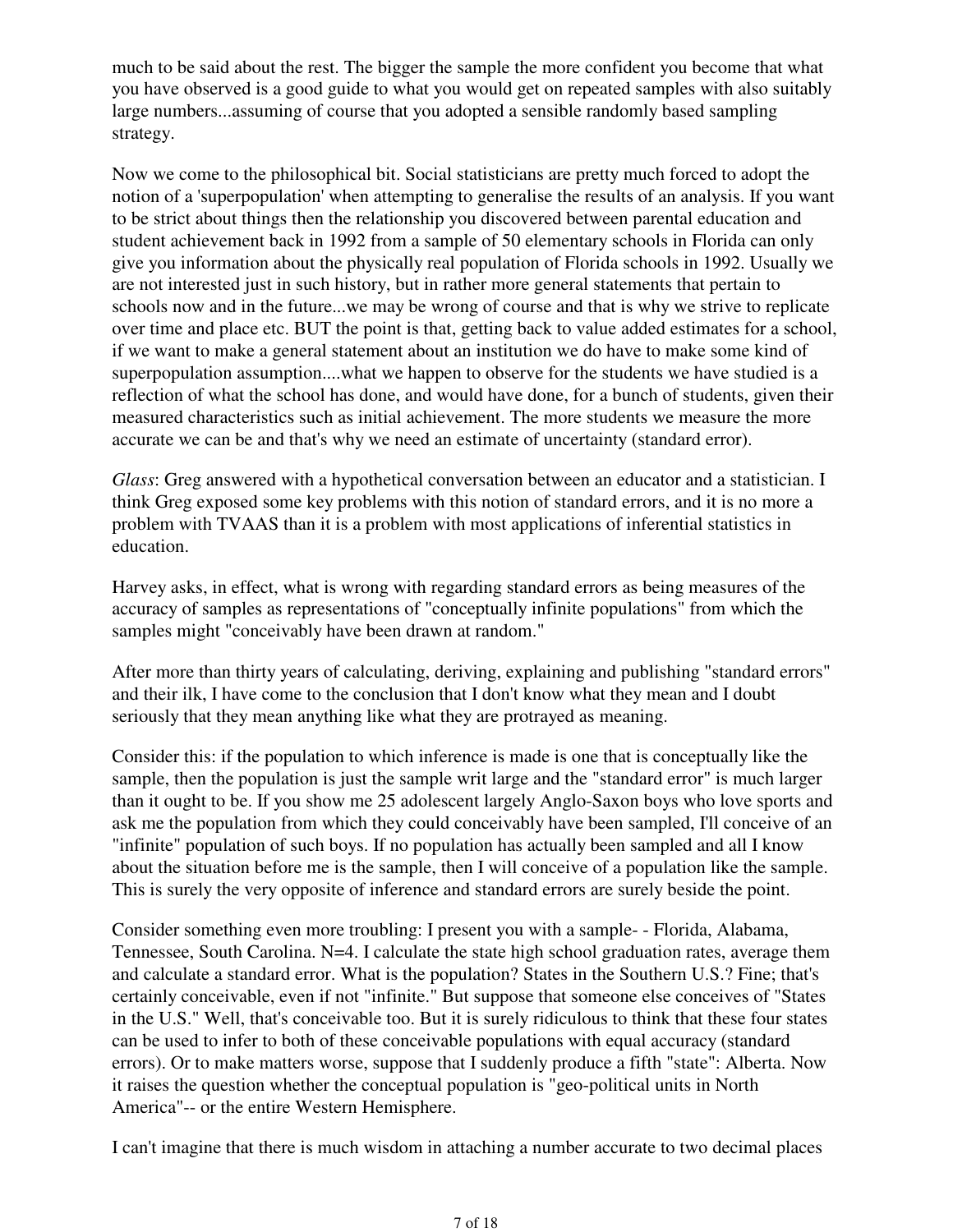when we can't even be certain whether it is referring to an "inference" to the Southern U.S., North America or the Western Hemisphere. Now, if you think I am playing with your head and will suggest a way out of this dilemma that rescues the business of statistical inference for us, let me assure you that I have no solution. In spite of the fact that I have written stat texts and made money off of this stuff for some 25 years, I can't see any salvation for 90% of what we do in inferential stats. If there is no ACTUAL probabilistic sampling (or randomization) of units from a defined population, then I can't see that standard errors (or t-tests or F-tests or any of the rest) make any sense.

Does any of this apply to TVAAS? Just this. If one is worried about "stability" (in any of the many senses in which the word could be interpreted) then why not simply compare teachers' scores across all years for which data are available. That would answer in very straightforward ways whether the ranking of teachers jumps around wildly for whatever reasons or is relatively steady. (I hasten to add that I don't approve of such things as ranking teachers with respect to their students' test scores.)

*Goldstein*: Gene Glass also takes me to task on standard errors and raises the interesting question of when a sample should be considered as having a reference population and when not. There is no general answer...it depends on what you want to do. As I said in my response to Greg, I cannot easily see how you can have empirical social science without assuming that the units (people, schools etc) you happen to have measured are representative (in the usual statistical sense) of a (yes) hypothetical population whose members exhibit relationships you want to estimate. Such populations must (I think) be hypothetical because they have to embrace the present and future as well as the past when the data were collected. The issue is therefore the general philosophical issue and not a statistical one - statisticians simply try to provide tools for making inferences about such populations.

*Camilli*: Harvey replied to my previous post with "The bigger the sample the more confident you become that what you have observed is a good guide to what you would get on repeated samples with also suitably large numbers...assuming of course that you adopted a sensible randomly based sampling strategy."

Bigger is better, I agree. Another issue is whether it is the correct standard error, and still another is whether the SE has a meaningful referent. If the sample consists of all kids in the system, how can imagining a larger group possibly create more information. If I want to understand the behavior of my three cars (I wish), how would it benefit me to imagine I had a fourth? This is not a statistical issue at all. "Population" has always been a heuristic device.

Generalizing beyond known populations is risky business, and requires more than statistical knowledge. This was the focus of the long and interesting dialogue between Lee Cronbach and Don Campbell. Standard errors have something to do with the precision of estimates. Perhaps they convey something about how well a model fits certain data. You might want to argue, on this basis, that the model is likey (or not) to generalize; but model fit at one instant does not logically imply model fit one second later. This, I think, is the difference between induction and inference.

The standard errors will apparently be used to measure whether statistically significant progress is being made by schools that fail to meet the standard (whatever that turns out to be), so it is important to be clear about what SEs mean. I find it fascinating that they are being used as policy tools with legal implications. In this regard, it is important to understand what drives the SEs. I'm guessing that missing data will add to SEs (it really would be helpful if the TVAAS staff would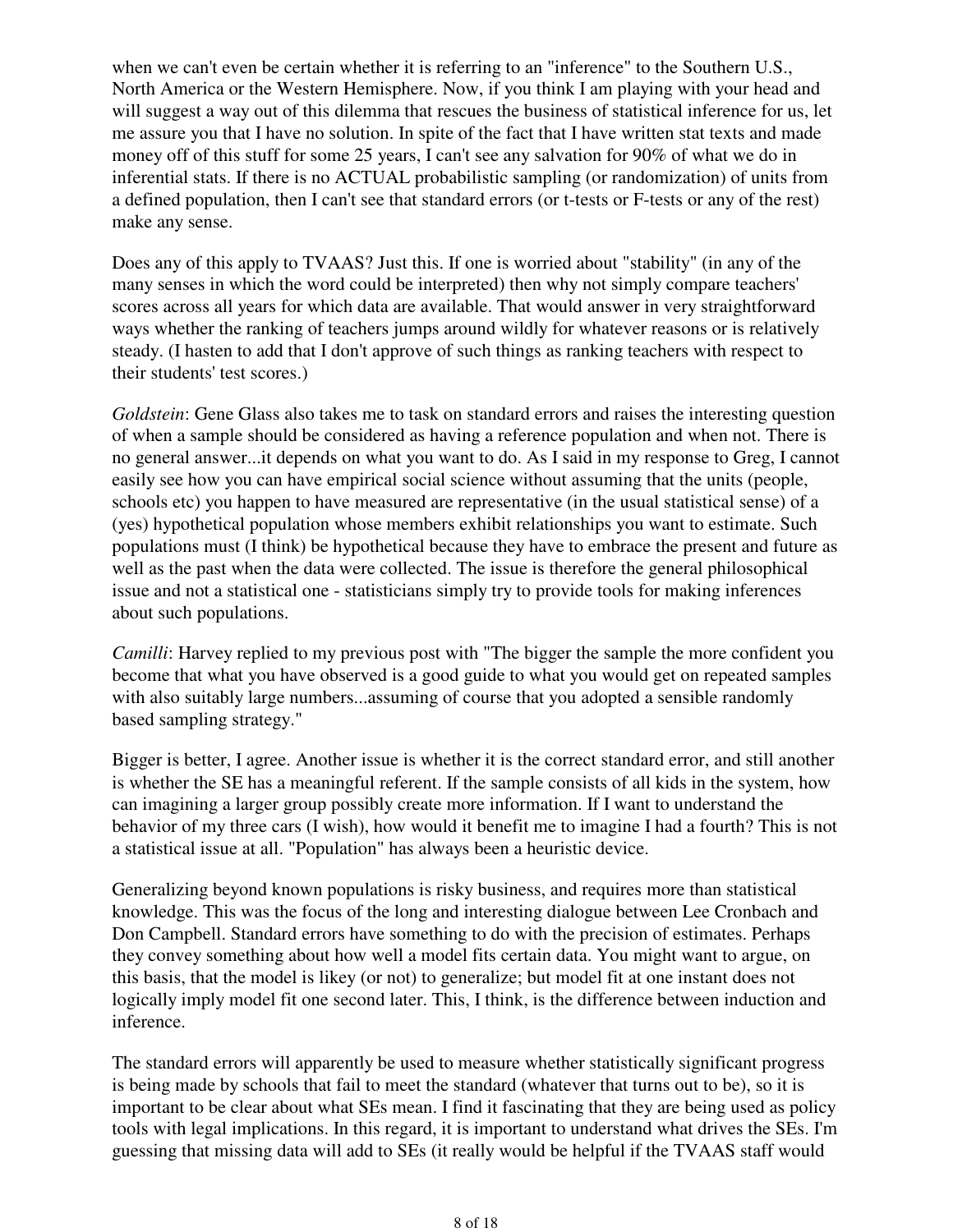respond), and am sure that unit size will decrease SEs. Thus, standard errors for schools will typically be smaller for districts than for schools than for teachers than for students. As far as I can tell, only certain districts are required to make statistically significant progress; this may turn out to be a pretty easy criterion to satisfy.

*Goldstein*: When you try to enshrine complex technicalities in the law you certainly ask for trouble - especially, as would appear here, when those drafting the law have a rather meagre understanding of the technicalities. My interpretation of \$49-1-601 is that it requires (say from one year to the next) that the differnce in value added scores for a school between two years is statistically significantly different from zero (at 5%?). If each years scores are on the same metric then this question can certainly be asked and one can even think of a suitable interpretation. The problem arises if we require this to be the case for all those schools below the mean (note that the legislation does not say STATISTICALLY SIGNIFICANTLY BELOW the mean.). If the schools are successful then the mean for all schools inevitably goes up!! and it isn't difficult to envisage a scenario where every school makes a real (even statistically significant) gain leaving the ranking of all schools the same! This raises the issue of the measurements used. Are these standardised each year on the Tennessee population? If so then not only is the ranking the same, so are the actual scores! All this needs some careful unpicking I would have thought and raises very serious issues for the interpretation of TVAA.

*McLean*: The discussion of standard errors has gotten so involved that a look at the Tennessee legislation should tell us where standard errors are needed and what interpretations reasonable people ought to be able to put on them. Below, the text from Sherman Dorn's post [who is quoting and paraphrasing from TVAAS statutes] and Les McLean's reponses are indicated by  $"--"$ .

-->*Dorn*: The goal is for all school districts to have mean gain for each measurable academic subject within each grade greater than or equal to the gain of the national norms.

-->*McLean*: How will anyone decide whether the mean gain is greater than or equal to the gain of the national norms? Publication of "standard errors" must mean that an error bound will be established around the national norms--perhaps 1.5 Times the median std. Error per grade--one "harvey", or 2.0 Std. Errors--one "dorn".

-->*Dorn*: If school districts do not have mean rates of gain equal to or greater than the national norms based upon the TCAP tests (or tests which measure academic performance which are deemed appropriate), each school district is expected to make statistically significant progress toward that goal.

-->*McLean*: ok, gang, the veil is lifted from our eyes--there is no such thing as "statistically significant progress" without standard errors and the assumption of samples from some population.

-->*Dorn*: schools or school districts which do not achieve the required rate of progress may be placed on probation as provided in \$49-1-602. If national norms are not available then the levels of expected gain will be setupon the recommendation of the commissioner with the approval of the state board.

-->*McLean*: Yo, commish! I do not envy you your task.

-->*Dorn*: value added assessment means: (1) a statistical system for educational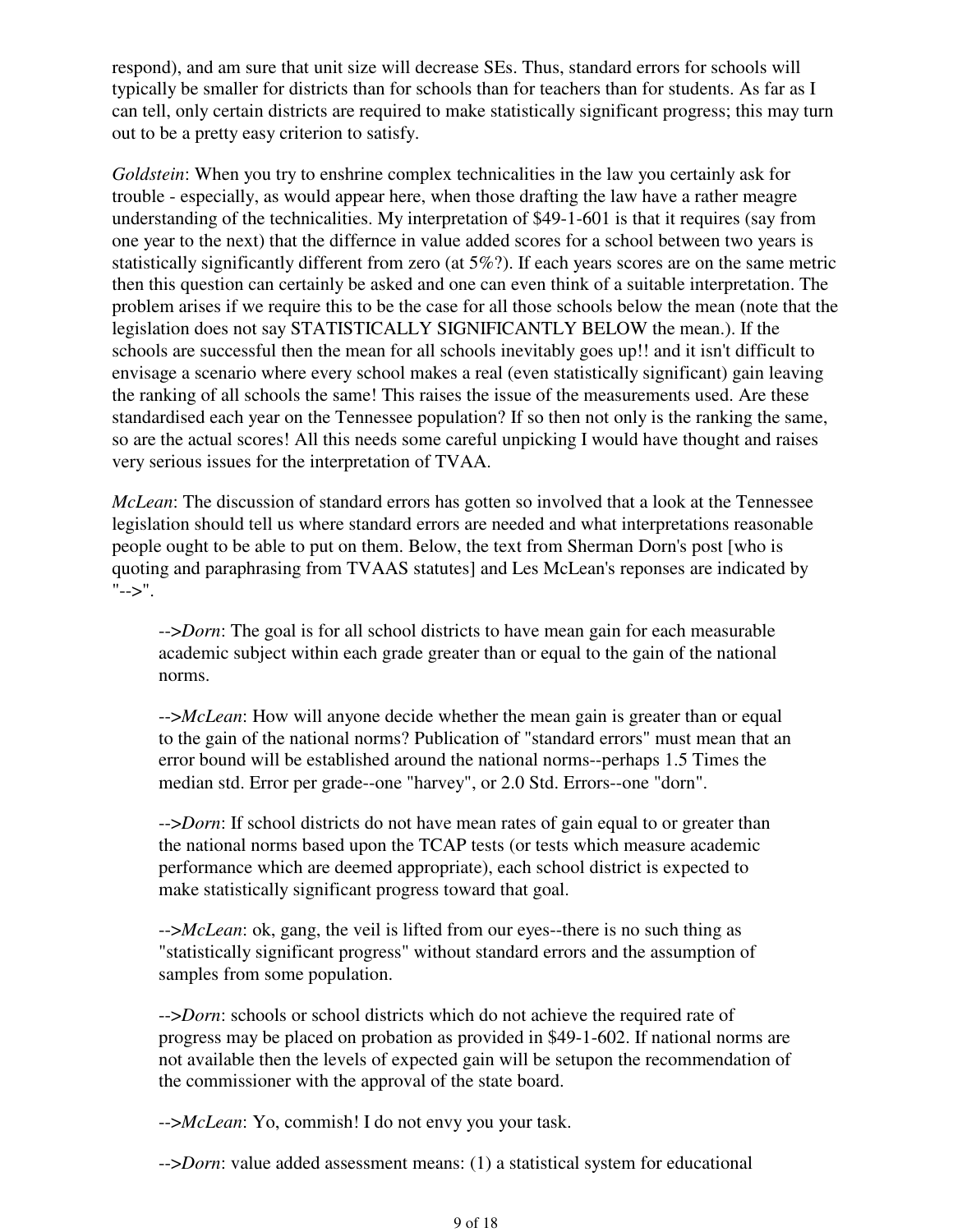outcome assessment which uses measures of student learning to enable the estimation of teacher, school, and school district statistical distributions; and (2) the statistical system will use available and appropriat data as input to account for differences in prior student attainment, such that the impact which the teacher, school and school district have on the educational progress of students may be estimated on a student attainment constant basis.

-->*McLean*: I could write a rationale for a "statistical system" that did not need standard errors, given that they test all the students. It would contain careful, modern descriptive statistics that would gladden John Tukey's heart.

-->*Dorn*: On or before July 1, 1995, and annually thereafter data from the TCAP tests, or their future replacements, will be used (notice the 'will'-- the language is not just permissive here) to provide an estimate of the statistical distribution of teacher effects on the educational progress of students within school districts for grades three (3) through eight (8).

-->*McLean*: Here we are again--these gains are to be interpreted as "teacher effects". Peace, TVAAS, but I do not believe that anyone's models and techniques are yet good enough to isolate the teacher effect from all the other effects on standardized test scores in schools with all their complexity. Next to this concern--it is a concern about validity and is not vague or complex-- the definition and estimation of standard errors is too small a matter to take our time.

*Goldstein*: Les McLean's comments have inspired some more thoughts. In the simplest value added model, an outcome score is regressed on an input score so that generally each school will have a different regression line - perhaps with varying slopes but in the basic model with parallel slopes so that schools can then be ranked on the resulting regression intercepts. (The actual analysis is a bit more complex but this simple model captures the essence). We find, typically, that the variation among these intercepts is relatively small compared to the residual variation of student scores about the regression lines for each school (5% - 30% depending on which educational system you are studying). In addition, the regression itself will account for quite a lot of the variation in outcome...maybe as much as 50-60%.

This means that there is a substantial remaining variation (among students) unnacounted for and it is this residual variation which determines the standard error values. Thus, for example, if this residual variation was zero, we would exactly predict each schools (relative) mean and the standard error of that prediction would be zero. This would mean also that once we knew each student's input score (and anything else we were able to put into our regression model) and the school that student was in, we would have a perfect prediction of the student's outcome. Of course, we are nowhere near that situation and it is this uncertainty about the individual prediction that translates into uncertainty about the school mean (think of the mean roughly as the average of the student residuals about the regression line for each school). If you took another bunch of students with exactly the same set of intake scores you would NOT therefore expect to get the same set of outcome scores - this is what the uncertainty implies - nor the same mean for the school. In the absence of being able to predict with certainty we have to postulate some underlying value for each school's mean (otherwise we are pretty well lost) which we can think of as the limit of a series of conceptual allocations of students to the school. Thus an estimate of uncertainty, conventionally supplied by calculating the appropriate standard error,is important if you want to make any inference about whether the underlying means (that is, the population means) are different and, more importantly, to set limits (confidence intervals) around the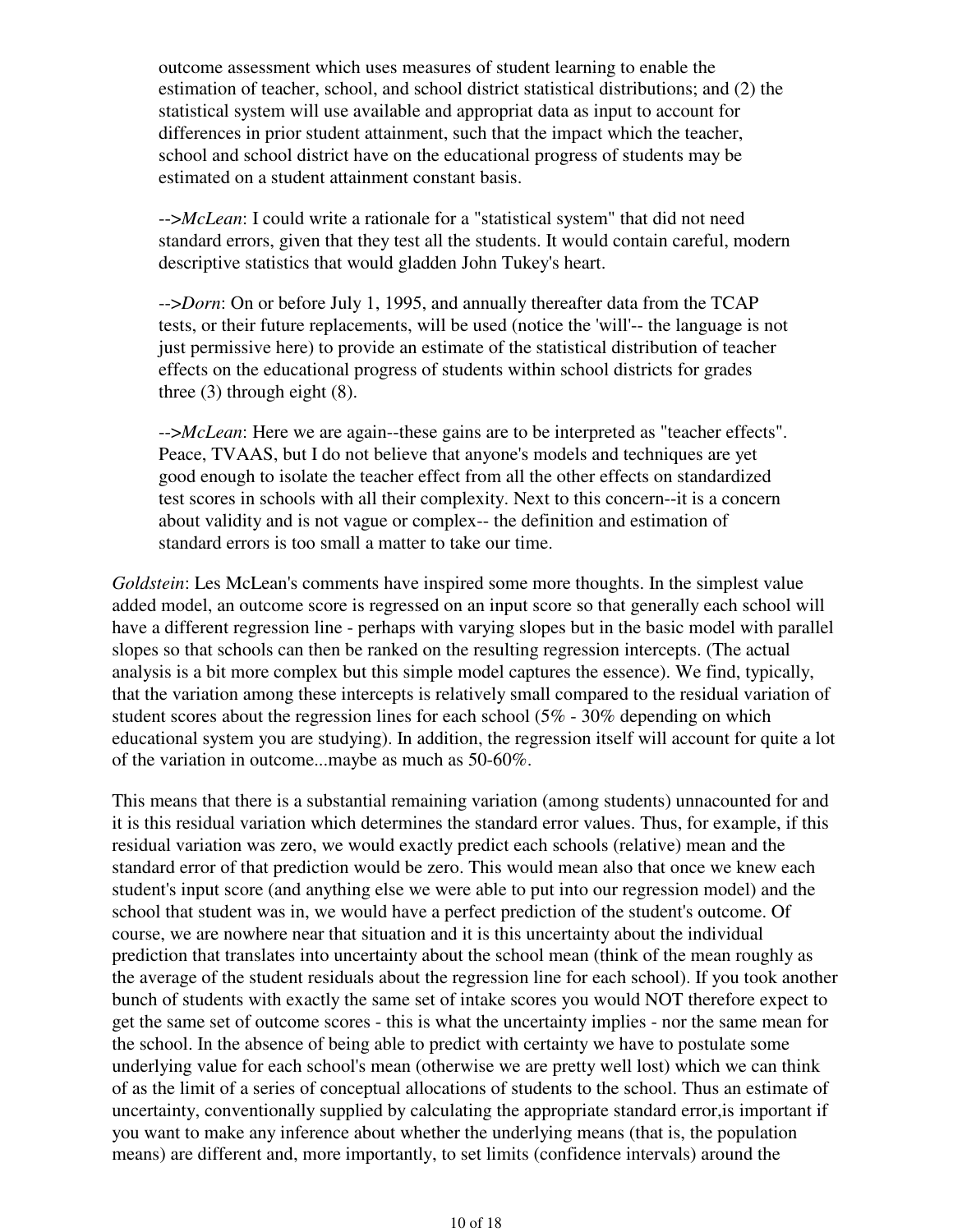estimated difference for any two schools or around the difference between a school's estimate and some national norm. Hence my original remark some time ago that when you did just that you found that most institutions could not statistically be separated, and I suspect also for TVAAS that very many cannot statistically be separated from a National norm, whether they are actually above or below it. It would be good to hear from the TVAA people on this issue.

*Camilli*: Harvey continues the standard error saga, and I want to reiterate: if you had all the students in the school there wouldn't be any uncertainty at all; you'd know the mean. I think we need a "superpopulation" to get us out of this predicament. Harvey said "If you took another bunch of students with exactly the same set of intake scores you would NOT therefore expect to get the same set of outcome scores - this is what the uncertainty implies - nor the same mean for the school."

This bunch of students is from the superpopulation, no? They are students who might exist, but don't, who are substantially like the students in the sample. I'll say it again, Harvey, this is a heuristic. It simply doesn't convey any additional meaning regardless of how many times it is repeated. I think we're lost when we accept statistical inferences based on data that weren't observed, and moreover, do not exist conceptually. If "all the students in the school" doesn't really have that meaning, then we are playing a game with language.

If we can get away from the superpopulation for a moment, we can begin to analyze what drives the standard error. It certainly isn't sampling error; nonetheless, it is a quantity that exists in a real sense. As you've implied above, SEs have something to do with model fit. Thus, we should be interested in those things that cause models to fit more loosely to the data. District size is certainly one factor; but correlation of effects within the model will also inflate SEs. Effects like teachers within schools, teachers with school, schools with district might be some examples. As Gene implies, separating these effects may take some doing.

*McLean*: Harvey Goldstein's exposition on standard errors (17 Jan, "Standard Errors: yet again") may have been more than some wanted, but I found it instructive and thought-provoking. If you deleted without reading, reconsider--it gets at the heart of the matter of TVAAS. While still wanting to retain the concept of the sample from some (unspecified) population, Harvey's main lesson for us was to highlight the crucial role of the model adopted by the statistician in estimating scores--gain scores, in the case of TVAAS. A model is a formula that the statistician considers a reasonable try at relating the desired quantity, the 'gain' in achievement (not directly measurable because of nuisances such as social class and prior learning) to aspects of schooling, such as teacher competence.

Advised by statisticians with wide experience outside of education (and maybe in education--we have not been told), the policy-makers decide to give the statisticians their head and to accept their estimate of 'gain', knowing that the formula will be complex and the procedures well beyond the understanding of all but a very few. The statisticians make a persuasive case that their formula and their procedures will provide the policy-makers with an estimate of gain that will distinguish the bad teachers from the poor from the average from the good from the excellent. "National norms" are invoked, unspecified, but responsibility given to the Commissioner of Education to provide norms if the national government lets the side down.

All this tedious repetition is needed to give a context for Harvey Goldstein's description of standard errors. In essence (correction, Harvey, please, if needed) the errors are S&E, not SE--errors of Specification & Estimation, not of sampling. A 'specification' error is made when our model, our formula, does not accurately link the target (the gain) with the data (the item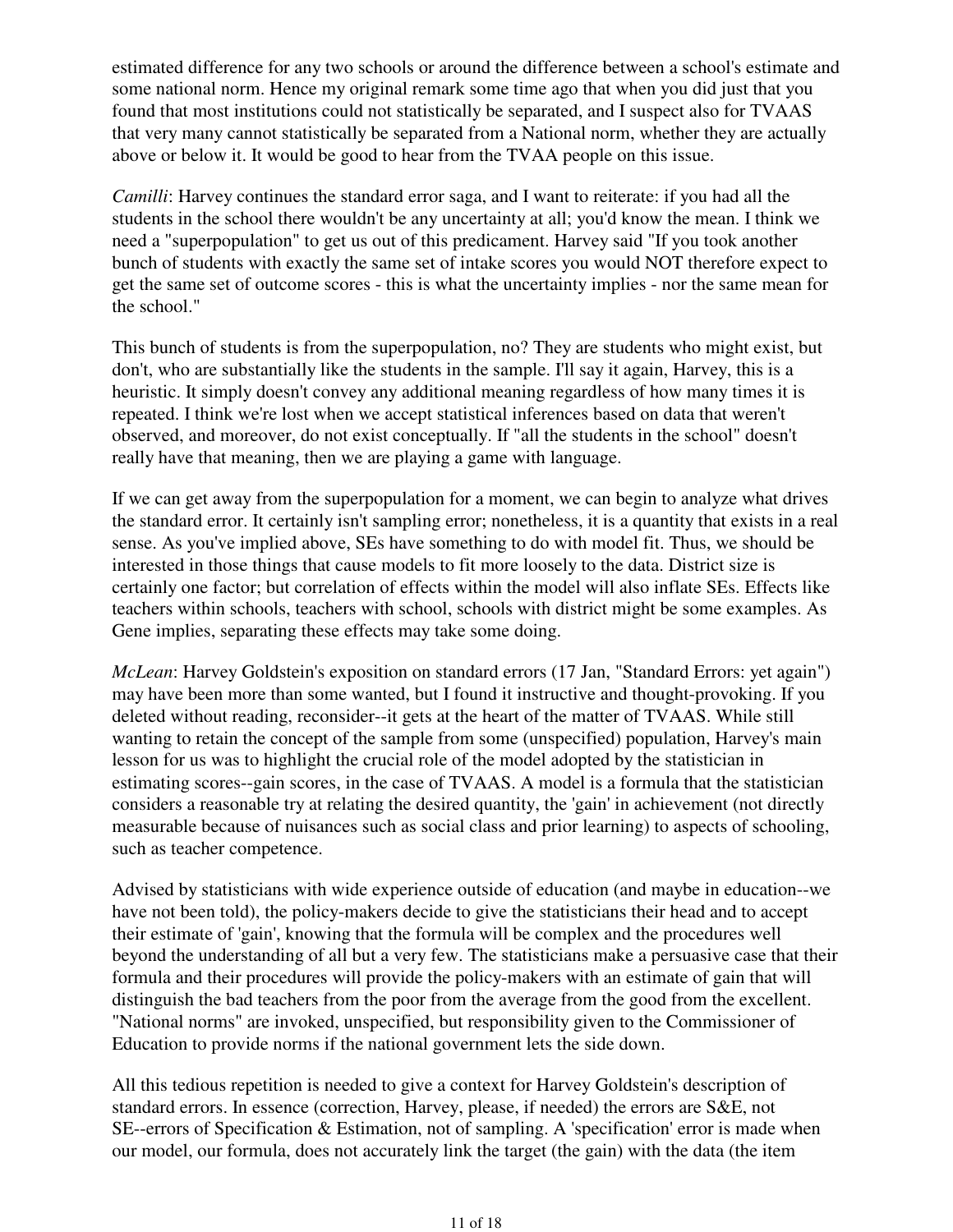responses or scale scores plus proxies for prior learning and social class and the like). We ALWAYS make a specification error--the only question is how large. If we limit ourselves, as in the TVAAS, to linear models, and we try to estimate gains across big, complex societies such as states, the error can be huge--and there is not consensus how to estimate the size of the error. Here is a source of error.

Even though they do not sample students and schools, sampling cannot be avoided--people are absent, times of testing vary, the tests cannot possibly cover all the content (hence content sampling), items are omitted, test booklets get lost, some teachers do not cover the material on the test, ..., and so on and so on and so on. This is why we do not use a very simple formula:

 $Gain = (Avg. score end - Avg. score beginning)$ 

After all, when we test everyone, and when the goal is to measure gains by THESE students THIS year in THESE places with THESE teachers, who needs an error term? With well-constructed tests, the measurement errors will cancel out when we calculate school and class means. Oh--there is measurement error in individual pupil scores, but we can report that (from the test publisher's manual) and besides, these scores don't count in the student's grade--the teacher does not get them in time, and even if they do they do not use them.

Ok, so I seem to have lost the tenuous thread of the argument--NOT SO! We have learned over the years that the simple formula is more likely to mislead than to lead--to distort our view of gain rather than to clarify it. Raw score comparison tables (called 'League Tables' in the UK, after the rankings of sports teams), however compelling they seem, are statistically invalid, immoral, racist, sexist and stupid. Apart from those few flaws, they are fine. But would Tennessee put up with such poor procedures? Not on your life--scaling, imputation, hierarchical linear models and prayer are brought into play. Here is another source of error.

All this talk of standard errors and models and politics keeps coming back to one key aspect: VALIDITY. Do those numbers represent gains in achievement? The formulas and procedures are complex enough that evidence is needed. Even if they do, how accurate are they--and I mean how much do they tell us about better learning, class-by-class, teacher- by-teacher; or has the TVAAS traded in science for voodoo? Without a better explanation, the use of these scores to label teachers as competent or incompetent seems a lot like sticking pins in dolls.

It is possible to validate the numbers--but it would take a lot of thinking, a lot of hard work and maybe 0.01 of the budget of TVAAS.

*Glass*: Harvey, and are these future batches of students "random" or "probabilistic" samples from that "conceptual" superpopulation? It seems highly doubtful. So what sense can possibly be made out of probability statements that surely assume random sampling? None that I can imagine.

I think Les had it right last night. The "errors" in these teacher measurement schemes are model specification errors and not sampling errors. And the important questions to ask about them are not "will they be different in some conceivable 'population'?" but "what do they contain: ability differences in students, effects from previous teachers, etc.?"

*Camilli*: Les, I think your distinction between SE and S&E is a clear and elegant statement. It is a must-read for anyone interested in how statistical models are likely to behave in policy contexts. I'd like to throw in two additional cents:

1. I think TVAAS is certain to encounter a related problem with its "linear metric." How is it,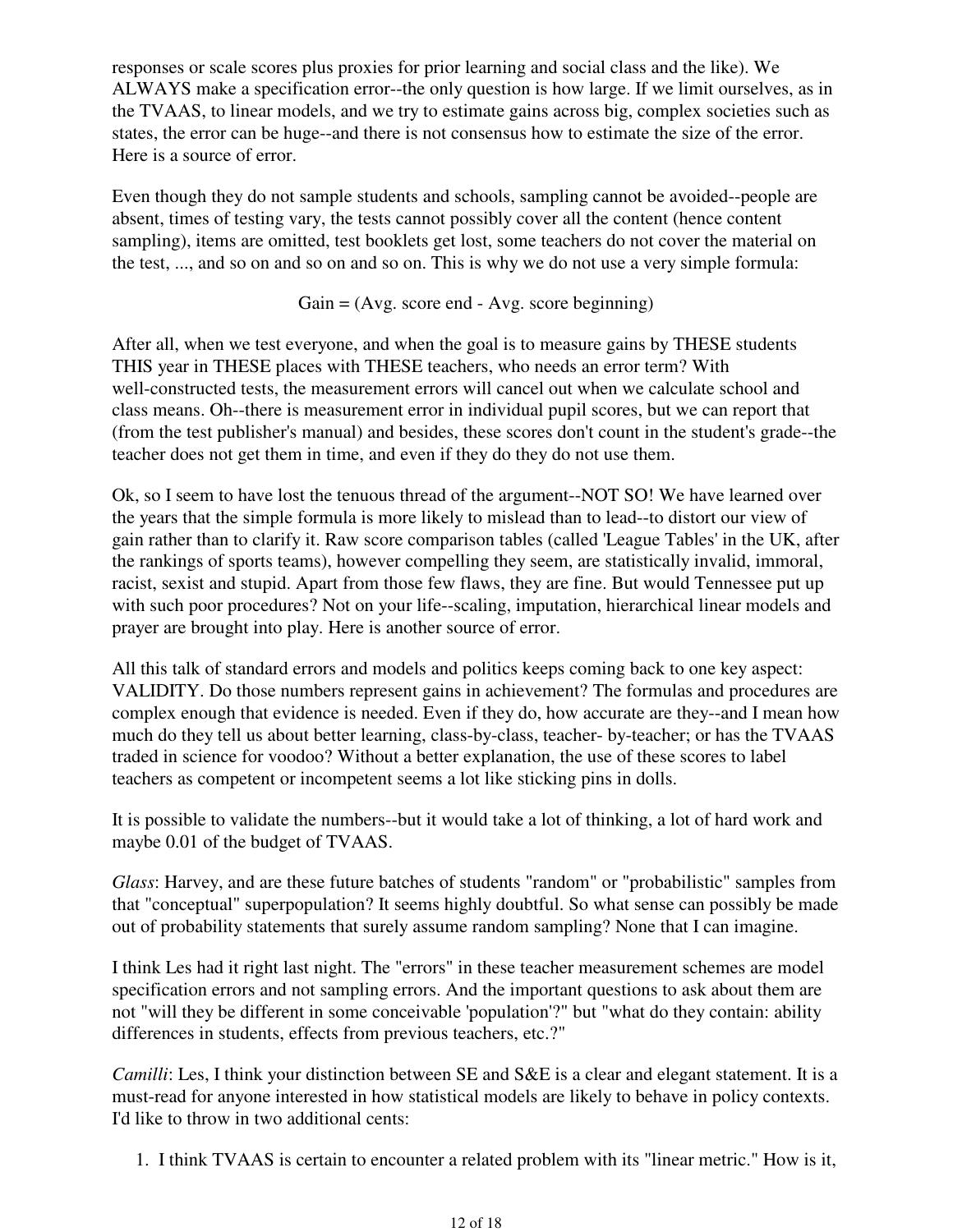the press may ask, that gains are so much larger in the earlier than the later grades? Does this mean that students aren't learning very much in high school? Moreover, because the standard errors are likely to be different across districts, larger districts might have to achieve smaller gains to be consistent with the law. Does this imply different standards for different districts? (I recognize that larger districts have to pull up more kids to achieve a SE's worth of gain -- but I'm not sure this type of argument would wash since a SE may be only a baby step toward the national average.)

2. The "natural" sample that exists on any given day does, I suppose, give rise to a superpopulation of the sort that Harvey Goldstein writes of. However, this is not the population about which most people think of when evaluating gains since, as Bill Hunter points out, it is not a random sample from the school's student body.

*Hunter*: Per Camilli who wrote "The "natural" sample that exists on any given day does, I suppose, give rise to a superpopulation of the sort that Harvey Goldstein writes of. However, this is not the population about which most people think of when evaluating gains since, as Bill Hunter points out, it is not a random sample from the school's student body."

I need to clarify a bit. I think it is not the case that a sample of convenience "gives rise to" or "implies" a population of any sort (unless one chooses to regard the sample \_as\_ a population). As far as I can tell this thinking is exactly backwards--samples derive their meaning and existence from populations: I cannot see that the reverse order has any meaning at all. I also question the utility of Harvey G.'s conception of such samples as samples from a population in time. This \_might\_ make sense in a time/space of great stability, but I see little reason to believe that children four or five years from now will have experiences of the world (especially the world of information) that is comparable to children of today (or five years past). The kinds of changes that required revision and re-norming of intelligence tests every 15 or 20 years half a century ago now take place in five years or less--probably about the same time scale that would be required to conscientiously develop and renorm the test.

Moreover, I think it is not just that such a sample is not a random sample from some specific population (as Greg suggests above), but that it is not a random sample of ANY population for two reasons: 1) the process of selection did not insure equal and independent likelihood of selection for all members of the population and, more importantly, 2) no population was specified (to which the above process was not applied).

*Goldstein*: Brief response to Greg. The point about imagining another bunch of students like the ones you used to compute the school mean is that this seems to me just what one always has to do. The information about the students whose data you analysed may be of historical interest, but for most people they really want to assume that, given no evidence to the contrary, if and when a fresh set of similar students passes through the school (as is happening by the time they get to read the report)they would expect a similar outcome. The superpopulation is not just a heuristic device it is a reality in th esense that further batches of students are samples from it. How else would you make sense of anything?

Now to Les' points: Specification error actually, I think, sits on top of what I mean by standard errors, the latter assume that the specified statistical model is a good description. This raises what I think is perhaps the more important issue. Are we using the right measures? have we adjusted for all th econfounding factors? Have we adjusted properly for measuring errors (unreliability). On this side of the Pond we have I believe won the intellectual (not the political - we are used to losing that one)argument against Les' RAW league tables and are beginning to make people aware of the limitations of value added ones. The standard error argument is only one point of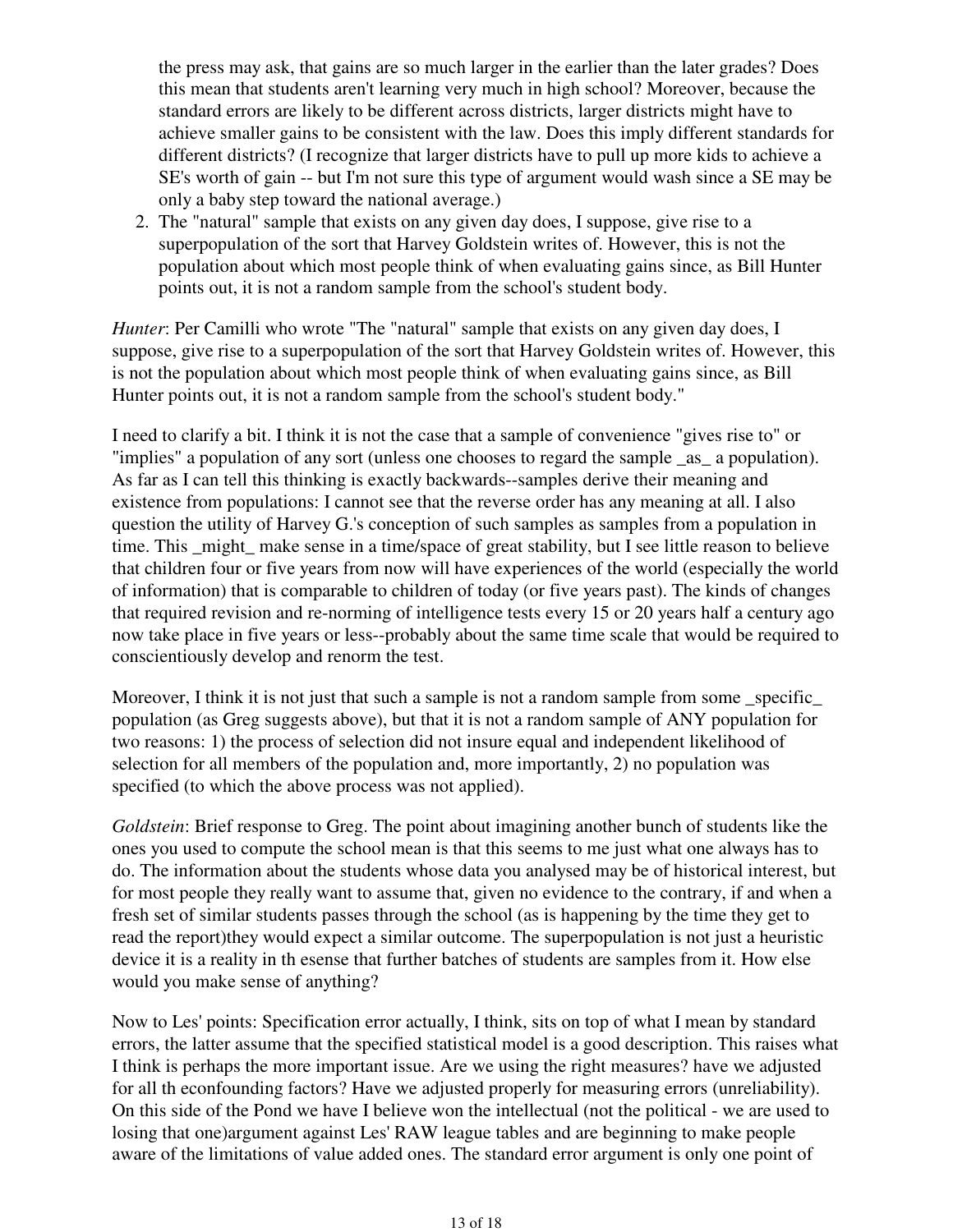reference but it is quite important because it does, I believe, point out the inherent scientific limits to any kinds of institutional comparison in terms of how finely ranked you can get. There is a kind of uncertainty principle operating; you can establish that there are institutional variations without being able to determine exactly which institutions are actually different from each other. That's perhaps difficult to live with but does seem to be a fact of life.

*McLean*: On January 18, Bill Sanders wrote (via Rick Garlikov--and along with many other topics):

--> *Sanders*: To Leslie McLean, your plots of standard errors as calculated make no sense. Middle schools in the example school system we provided have more students than intermediate schools in almost every case. Thus, their standard errors tend to be lower. Middle schools also have smaller expected nominal gains. Therefore, your attempt to show a relationship over grades is nonsense.

--> *McLean*: It was indeed the point I was making--that the plot (or correlation) over grades made no sense. That is why I argued that the within- grade correlations were the ones to look at--and that they were around 0.0. BTW, if means in a table are based on widely different Ns, you would do your readers a good turn to say so, don't you think? Your remark that "middle schools also have smaller expected nominal gains" is ambiguous and interesting. In what sense "expected"; in what sense "nominal"?

*Camilli*: About superpopulations: these are entities that don't exist, except in the imagination. Yet it is contended that it is a "reality in the sense that further batches of students are samples from it. How else would you make sense of anything?" A lot of people have sought to answer this question, among them Alan Birnbaum who paraphrased the likelihood principle as the "irrelevance of outcomes not actually observed." He went on the write of the "immediate and radical consequences for the everyday practice as well as the theory of informative inference." As for the superpopulation, it exists in one's mind as a vehicle for generalization. But generalization itself requires more worldly knowledge. For example, consider the standard error of statistic calculated from a poll during an election. You might say a population exists, but only for a limited amount of time. Experience with the rate of change in public sentiment (and the way the question is asked) is required for a valid generalization. Happily, however, we are in full agreement on the role of specification error, as masterfully articulated by Les.

## **SUMMARY COMMENTS BY PARTICIPANTS**

*Goldstein*: I am a bit confused by the TVAA requirement to make a gain of 1.5-2.0 STANDARD ERRORS. Shouldn't this refer to STANDARD DEVIATIONS? The standard error is a measure of the accuracy with which a statistic (e.g. mean gain score) is estimated. The standard deviation is a measure of population spread and is the appropriate unit to use.

*Camilli*: Sherman, a question has come my way from Harvey Goldstein. He asks whether STANDARD ERROR should be STANDARD DEVIATION?" It's my recollection that the law specifically states that SEs are to be used for assessing gain, not SDs. Could you send me the relevant section?

*Dorn*: Okay, here is the relevant section of the TN law, and the answer's "none" -- at least explicitly: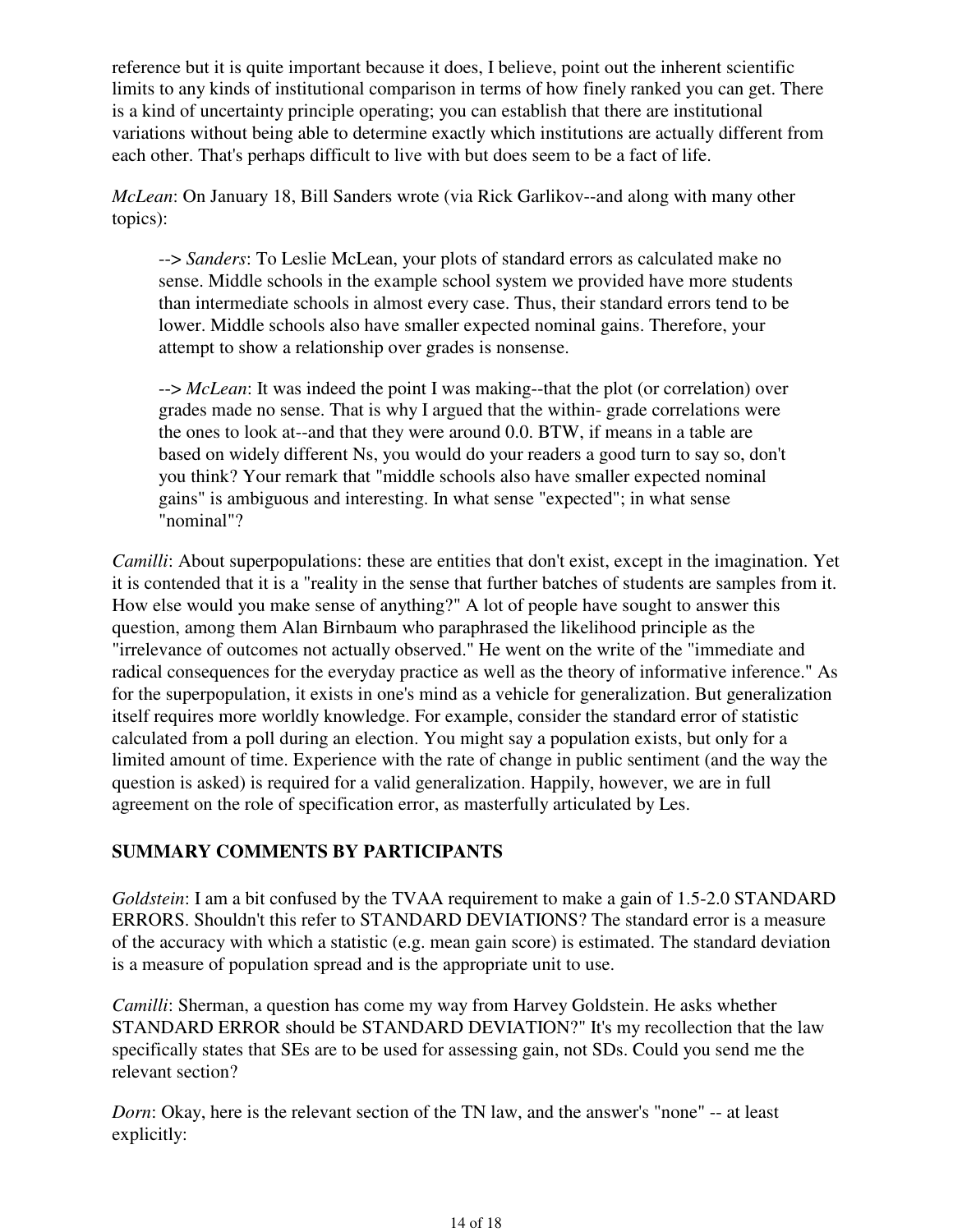\$49-1-601. (c) If school districts do not have mean rates of gain equal to or greater than the national norms based upon the TCAP tests (or tests which measure academic performance which are deemed appropriate), each school district is expected to make statistically significant progress toward that goal.

But statistically significant is a strange concept for TVAAS, since there is no random sampling - it's supposedly everyone in the relevant universe. Does it mean statistically significant considering test-retest reliability? Does it mean statistically significant considering the norming population? Does it mean statistically significant considering a hypothetical "let's pretend this is a random sample" thought experiment? Yeesh. In point of fact, courts have not had a chance to even consider this, since probation is not a question until this fall, and the legislature has delayed individual teacher reports for an additional year, at least (Nashville TENNESSEAN, 31 May 1995). I find it amusing that a state court will decide what statistical significance is here.

*Goldstein*: The discussion has certainly been interesting and useful for me in forcing me to be explicit about a number of 'taken for granted' assumptions. There seems to me to be three separate issues being debated.

- 1. If we have a collection (sample) of individuals on whom we make measurements, is there some sense in which we can and should regard these as members of a larger collection or population of individuals. Does this population have to exist in reality (i.e. it can be enumerated in principle) or can we think of a hypothetical 'superpopulation' and when might this be useful
- 2. If we accept that there is a population about which we may wish to say something (e.g. what is the mean gain score among ALL 6-7 year old boys), how can we obtain a RANDOM probability sample so that we can then apply the statistical techniques which require such samples in order to draw valid inferences?
- 3. Any member of a sample of human (social) beings simultaneously belongs to more than one recognisable population; thus a child belongs to a particular social background grouping and a neighbourhood of residence and a school etc. Which is the appropriate population for inference?

Let me tackle 1) first. There are clearly some real enumerable populations which we can sample and make statements about. Surveys of voting intentions are a case in point where we wish to say something about how the whole (voting) population thinks, based on a suitable (preferably random) sample. A great deal of statistical sampling theory exists to help us do just this. At the other extreme you have something like what has been called 'generalisability theory' in educational testing that chooses to regard a set of chosen test items as being 'sampled' from some (conceptually) infinite population of such items contained within a 'domain'. I personally have great difficulty with this concept since, as Gene Glass points out, what people seem to be doing here is to imagine the population as just a larger version of the items they happen to have (unless they really have sampled, for example words from a dictionary for a spelling test). This then tends to come down to a sleight of hand whereby you choose your own test items, declare that they allow you to make inferences about an undefined domain, and then use statistical procedures to describe how accurately you have been able to describe that domain. And don't believe them when they tell you they have rules for generating the items and the rules implicitly define the domain - it doesn't work!

There are, however, other cases where I simply don't see how you can make any substantial progress without the notion of a hypothetical population of which your sample is a realisation. In effect this is nothing more than saying that you want, on the basis of what you observe on one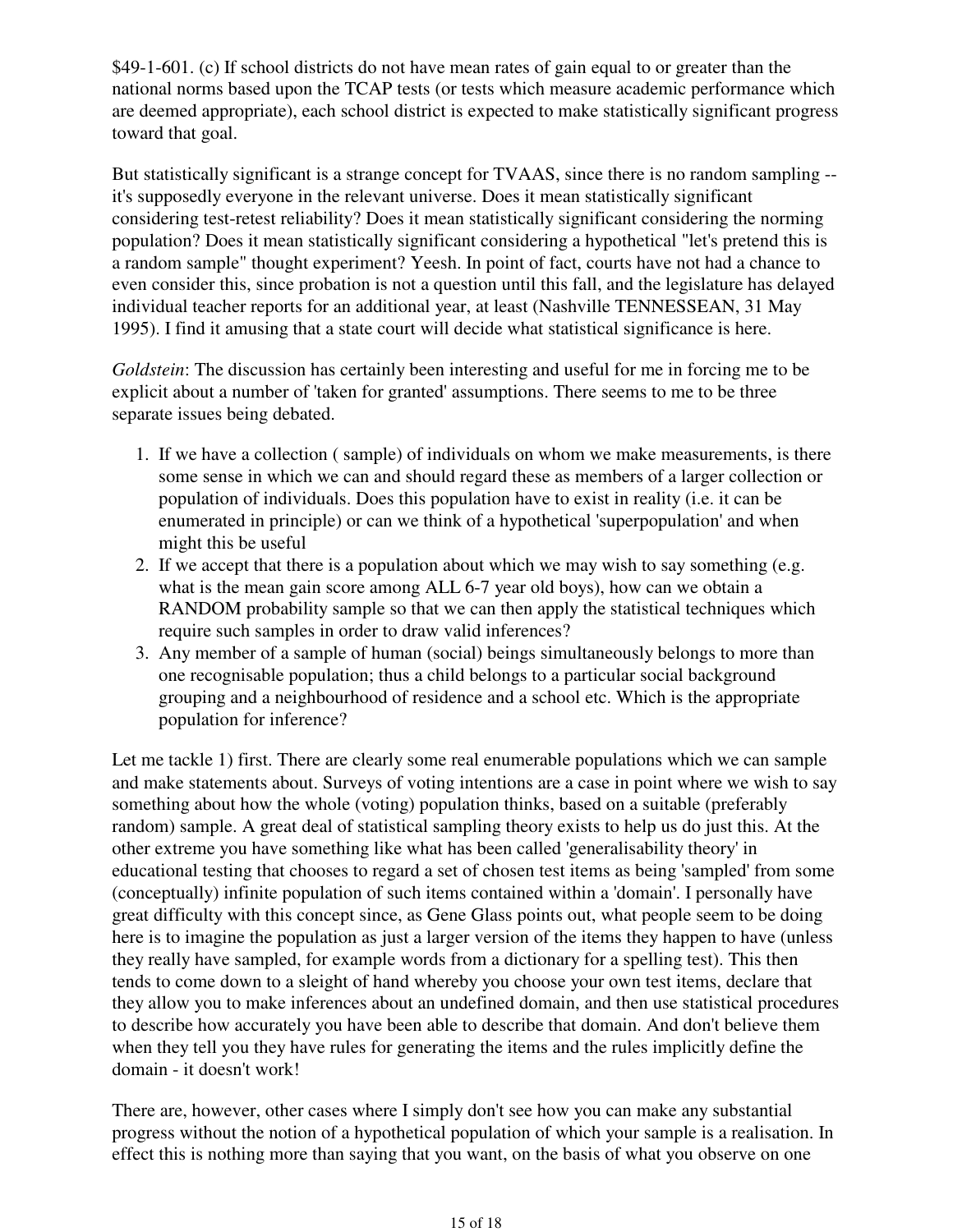group of individuals, to make some statements about other, unobserved individuals. If you are doing ethnographic, case study research, you are interested in what you find for what it may tell you about other (similar?) cases. Likewise, if you observe a relationship between race and school achievement you are concerned to make a more general statement and set of speculations about the relationship as it may apply to other children It seems to me that without this there is no empirical social science possible. This is a philosophical not a statistical issue. If you can't make inferences about future individuals then all social science is just descriptive history. The notion of a superpopulation is simply a formalistaion which allows us to use the tools of statistical inference. It is the ONLY formalisation I know of which allows a satisfactory method of generalising from the observed to the unobserved.

This leads to the next issue, which is how one can conceive of drawing a random sample from such a population. Gene's example of the four US states as a sample is instructive. Suppose, instead of merely calculating the mean graduation rate across States you compared the probability of graduating between Florida and Tennessee. In 1994 you found a moderate difference. You might be happy to stop there and leave it at that. On the other hand as a social scientist you might want to contextualise the difference, noting that Florida and Tennessee had different social compositions and you wondered whether these might 'explain' the observed differences. You might go on to look at other factors, and soon you would be constructing quite sophisticated statistical 'models'. The point about these models is, in general, that they don't explain all the differences - there is residual variation between children in whether or not they graduate.. We might, in principle, be able to explain everything but in practice this is extremely rare, and Les McClean's discussion of specification errors is relevant here. So the unexplained variation is assumed to be random - a reflection of our ignorance if you like. It is at this point when we invoke the statistical assumption of random variation that we are forced to assume some kind of sampling (or exchangeability if you insist on being a Bayesian) from a population. Whether you wish to confine inferences to Florida and Tennessee or wished to make some tentative inference about the factors which 'explained' graduation variations in general, across time and space, is a matter of debate and presumably disagreement, but generalise we surely wish to do?

This gets into my third issue about the appropriate population of reference. In brief then, I am not arguing that we always need a superpoluation notion, which then leads on to the statistical apparatus of standard errors, etc., but I am saying that to make sense of school comparisons (as with State comparisons), adjusting for those factors extrinsic to schools (gain scores and much more than these of course, such as race and class and gender) the notion of a superpopulation is really indispensable for us to make any progress. Let me ask the question again which I don't think anyone answered: If you have two schools, each with 2 students following a particular course, who would stake their academic reputation on reporting a moderate difference in average (over 2 cases) gain score as a judgement that the schools were REALLY differentially effective? Or suppose there was only 1 student in each school? Of course this is extreme - I merely wish to pursue the logic of refusing to recognise a superpopulation to an absurdity.

*Camilli*: Harvey frames the discussion with three questions:

When should we think of sample as members of a superpopulation. Clearly, there is a way 1.to draw a sample in which it makes sense to think of a sampling distrubution. Frequency does have meaning in this situation. But Harvey thinks that you can "make progress" by imagining a sampling distribution when the population is poorly defined and sampling isn't random, and "In effect this is nothing more than saying that you want, on the basis of what you observe on one group of individuals, to make some statements about other, unobserved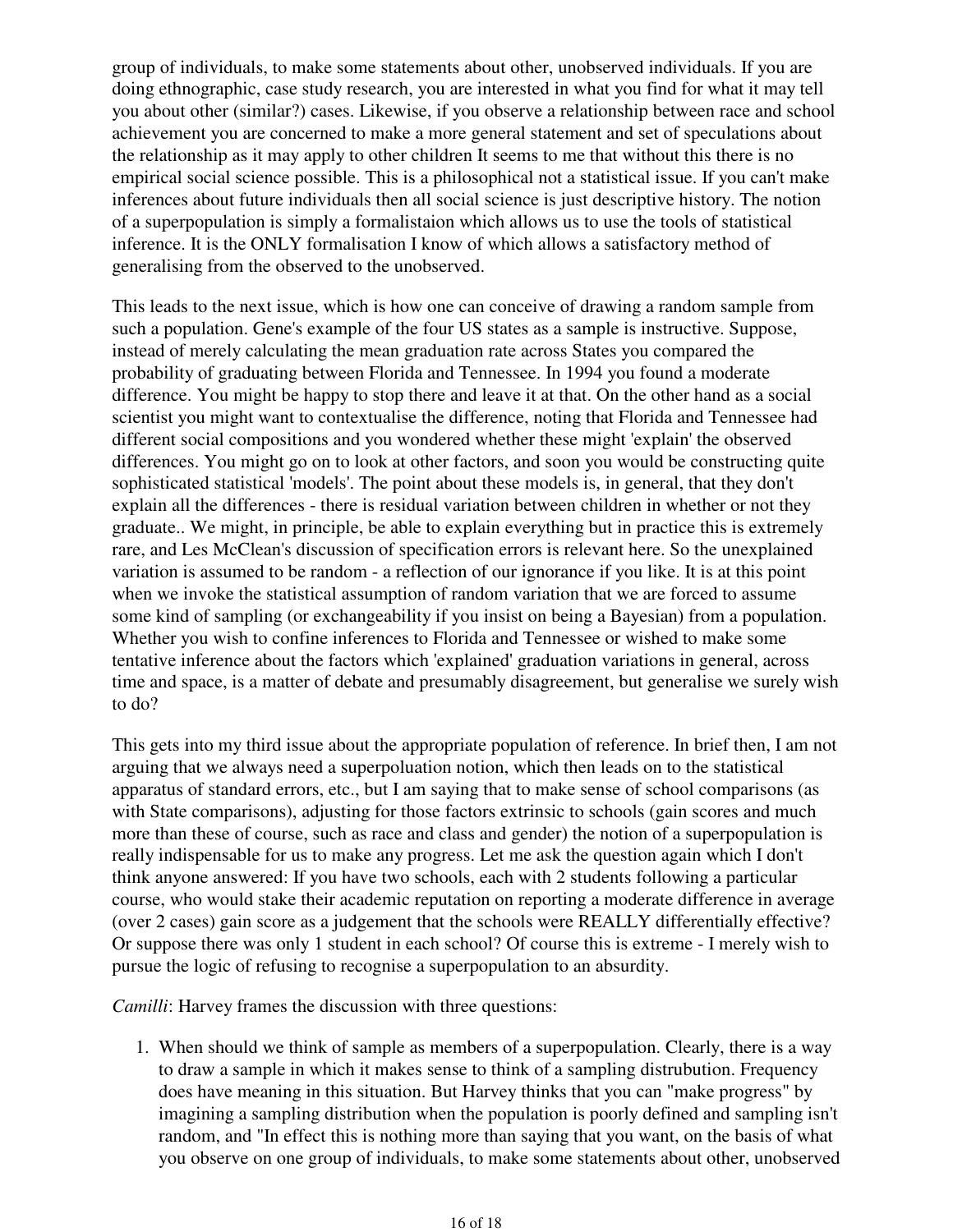individuals. If you are doing ethnographic, case study research, you are interested in what you find for what it may tell you about other (similar?) cases." But the logic here is circular: I will assume my sample is similar to other nonrandom samples, then I will assume that the results in these other samples (similar by assumption) will yield similar results. In short, I think generalization is possible, but classical frequency theory is a lazy metaphor. You can make inferences about the future, but don't think statistical theory provides a formal basis for this. Ian Hacking in The Emergence of Probability recounts how Hume demolished this notion in 1739 (see p. 181).

2. Models are proposed by scientists to account for variation, and few if any models fit perfectly. In this case, a measure of mistfit is a measure of ignorance, but whoa! How does one equate ignorance with random variation? It seems to me that this is an attempt to reify frequency theory. I agree that generalize is what we surely wish to do, but what is happening here is 1) a statistical theory is adopted which is a mathematical formalization, 2) a strict correspondence between the terms of the theory and real events is assumed, and 3) results and manipulations of the theory are presumed to have counterparts in the real world. That is, real world events are now assumed to follow statistical laws. (Marx is spinning like a top.) We will make progress when we can usefully distinguish descriptive theory from observed covariation.

Suppose one has two students from each of two schools with gain scores, yet knows nothing of how these students were encountered. Does one want to determine whether these students are representative of the schools to which they belong, or assume that they ARE representative of Population  $X$ ? In the latter case, we are 100% certain that we have a valid sample; this is an easily recognized tautology. In the former case, we have more work to do. Generalization isn't impossible, but we must make an argument for doing so and defend its validity. The argument is based on evidence, completeness, and persuasiveness. None of these qualities is based in statistical theory.

#### **References**

Hacking, Ian. (1975) *The Emergence of Probability.* Cambridge University Press.

#### **Copyright 1996 by the** *Education Policy Analysis Archives*

*EPAA* can be accessed either by visiting one of its several archived forms or by subscribing to the LISTSERV known as EPAA at LISTSERV@asu.edu. (To subscribe, send an email letter to LISTSERV@asu.edu whose sole contents are SUB EPAA your-name.) As articles are published by the *Archives*, they are sent immediately to the EPAA subscribers and simultaneously archived in three forms. Articles are archived on *EPAA* as individual files under the name of the author and the Volume and article number. For example, the article by Stephen Kemmis in Volume 1, Number 1 of the *Archives* can be retrieved by sending an e-mail letter to LISTSERV@asu.edu and making the single line in the letter read GET KEMMIS V1N1 F=MAIL. For a table of contents of the entire ARCHIVES, send the following e-mail message to LISTSERV@asu.edu: INDEX EPAA F=MAIL, that is, send an e-mail letter and make its single line read INDEX EPAA F=MAIL.

The World Wide Web address for the *Education Policy Analysis Archives* is http://seamonkey.ed.asu.edu/

*Education Policy Analysis Archives* are "gophered" in the directory Campus-Wide Information at the gopher server INFO.ASU.EDU.